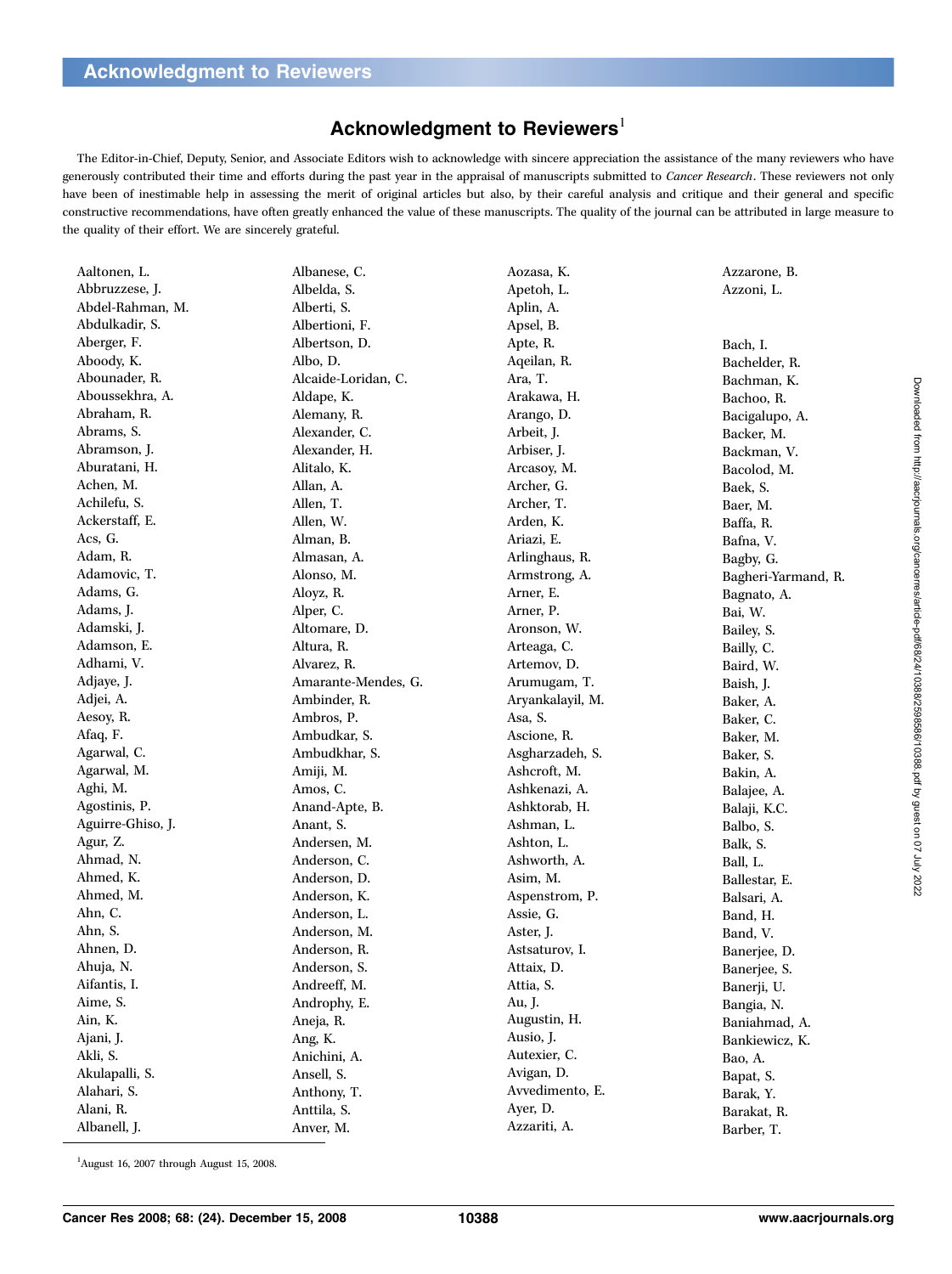Barcellos-Hoff, M. Barchowsky, A. Bardeesy, N. Bardelli, A. Barik, S. Barnholtz-Sloan, J.S. Barrit, G. Barry, M.A. Barry, O. Barsky, S.H. Bartek, J. Barth, R.F. Bartlett, D.L. Baruchel, S. Basak, S. Baselga, J. Baserga, R. Basik, M. Basilion, J. Basnakian, A.G. Bassing, C. Bastian, B. Basu, A. Basu, H. Basu, I. Basu, S. Bates, R.C. Batlle, E. Batra, S.K. Bauer, J.A. Baumann, H. Bausch-Goldbohm, S. Baxter, R.C. Beardsley, G.P. Beattie, T.L. Beauchamp, E.M. Beauchamp, R.D. Beck, W.T. Becker, D. Becker, J.C. Becker, T.M. Beckers, A. Beckhove, P. Beemon, K. Beermann, F. Begg, A.C. Beggs, M. Beheshti Zavareh, R. Bekaii-Saab, T. Belinsky, S.A. Beliveau, R. Belka, C. Bell, D.W. Bellis, S.L. Bellone, M. Ben-Baruch, A. Ben-David, Y. Benchimol, S. Bender, S.

Bennett, K.L. Benovic, J. Bensen, J. Benson, J.D. Berens, M.E. Berenson, J.R. Beretta, L. Berg, T. Bergan, R. Berger, R. Berger, S.L. Bergsagel, P.L. Bergstrom, D.A. Bernards, R. Berndt, S.I. Bernhard, E.J. Berns, A. Bernstein, J. Berrington de Gonzalez, A. Bertagnolli, M. Bertolini, F. Berwick, M. Besch, R. Beumer, J.H. Bevan, M. Bhanot, G. Bhatia, R. Bhatia, S. Bhattacharya, A. Bhattacharya, M. Bianchi, M.E. Biburger, M. Bieber, T. Bielenberg, D. Bigbee, W.L. Biggar, R.J. Bignami, M. Bijker, M.S. Bikfalvi, A. Bilke, S. Birnbaum, D. Birrer, M.J. Bishop, T. Bishop, W.R. Bissell, M.J. Biswas, S. Bitzer, M. Bjartell, A.S. Bjerkvig, R. Black, A.R. Black, J. Blackburn, E.H. Blagg, B.S. Blagoev, B. Blaner, W.S. Blankenberg, F. Blin, N. Blobe, G.C. Bloom, E. Blumberg, P.M. Bodmer, W.F.

Boeke, J. Boerman, O.C. Boerner, J.L. Bogdanov, A. Bogler, O. Bolander, F.F. Bohle, A. Bold, R. Bollig, A.B. Bolotina, V.M. Bonavida, B. Bonner, W.M. Bonneville, M. Bonvini, P. Boothman, D.A. Borden, E.C. Borden, K.L. Borg, C. Bornens, M. Bornstein, S. Boroweic, J. Borowsky, A.D. Borregaard, N. Bos, J.L. Bose, S. Bosenberg, M. Boshoff, C. Bosland, M.C. Bosserhoff, A.K. Boswell, H.S. Botchkarev, V.A. Bottaro, D.P. Boudreau, N. Bouscarel, B. Boussioutas, A. Bova, G.S. Bowden, G.T. Bowman, C. Box, N. Boyd, D. Boyd, N. Boyer, T. Brabletz, T. Bradford, C. Bradley, D.P. Bradner, J. Braga, V. Braguer, D. Branch, D.R. Brat, D.J. Brattain, M.G. Bredel, M. Breier, G. Brekken, R.A. Bremer, C. Bremner, R. Brennan, K.R. Brentjens, R.J. Brentnall, T.A. Brenton, J.D. Bresalier, R.S.

Brewer, J. Brewster, A.M. Briasoulis, E. Briehl, M.M. Bright, R.K. Brinckerhoff, C.E. Brindle, K.M. Brisken, C. Bristow, R.G. Britt, W. Britton, R. Brizel, D.M. Broaddus, R. Brodeur, G.M. Brodie, C. Brodsky, R.A. Brodt, P. Broggini, M. Bromberg, J. Bronte, V. Brosh, R.M. Brossart, P. Broude, E. Brown, E. Brown, J.M. Brown, K. Brown, L. Brown, P.H. Brown, R. Brueggemeier, R. Brugge, J.S. Brummelkamp, T.R. Brunda, M.J. Bruns, C.J. Brustmann, H. Bryan, T.M. Bryant, P. Buchanan, S.G. Buchberg, A. Buchholz, T.A. Buchler, P. Buchsbaum, D.J. Buck, E.A. Buckhaults, P. Bucur, O. Buehring, G.C. Bugge, T. Buijs, J. Bulavin, D. Bulfone-Paaus, S. Bullock, T. Bulun, S. Bunz, F. Burd, R. Burger, A.M. Burnstein, K. Burwinkel, B. Busch, D.H. Buske, C. Bussolino, F.

Bennett, D.C.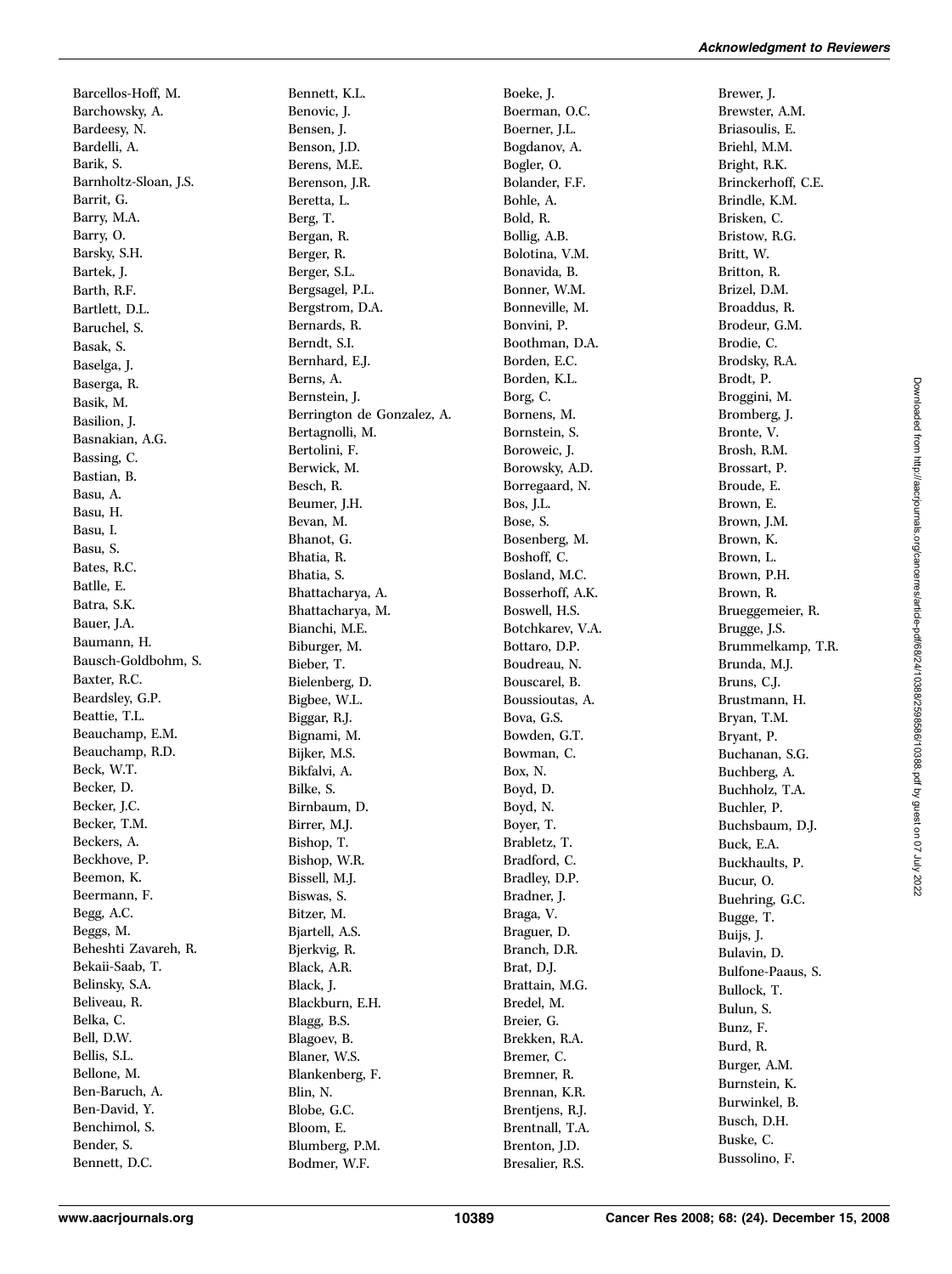Butler, A.P. Butler, M.O. Buttyan, R.E. Byers, S.W. Byrd, J.C. Byrjalsen, I. Byrne, C. Byzova, T.V. Cahir-McFarland, E. Cai, Q. Caillat-Zucman, S. Cairo, M.S. Caldas, C.M. Calderwood, S.K. Califano, J.A. Caligaris-Cappio, F. Calin, G.A. Callahan, R. Caloca, M. Cameron, K. Campana, D. Campbell, I.G. Campbell, M.J. Campo, S. Camussi, G. Cancelas, J. Canevari, S. Canman, C.E. Cannon, M.J. Cano, A. Cantley, L.C. Cantor, S. Canzian, F. Cao, C.H. Cao, J. Cao, X. Cao, Y. Caplen, N. Caponigro, F. Cappuzzo, F. Caradonna, S.J. Caravan, P. Carbone, D.P. Carbone, M. Cardiff, R.D. Carducci, M.A. Carey, T.E. Carpenter, C.L. Carpentier, A. Carrasco, R. Carrasquillo, J.A. Carraway, K.L. Carrier, F. Carroll, J. Carroll, M. Carroll, R.S. Carroll, S.L. Carter, P.J. Carter-Su, C. Casero, Jr., R.A. Castelli, C.

Casto, B.C. Castro, M.G. Catapano, C.V. Caux, C. Cavallaro, U. Cavallo, F. Cavenee, W.K. Cebon, J.S. Celebi, J.T. Celis, E. Cerchietti, L.C. Cerutti, J.M. Ceryak, S. Cesarman, E. Cha, H. Chadha, K.C. Chae, S.S. Chalfant, C. Chan, A.T. Chan, G. Chan, J.M. Chan, T. Chandel, N. Chandra, J. Chang, E.H. Chang, H.Y. Chang, S. Chapkin, R.S. Chapman, P.B. Chaput, N. Chari, S.T. Charles, K.A. Charles, S. Charo, J.M. Chauhan, D. Chavakis, T. Chellappan, S.P. Chen, B. Chen, C. Chen, E. Chen, F. Chen, H.X. Chen, J. Chen, L. Chen, M. Chen, P. Chen, R-H. Chen, S. Chen, W. Chen, X. Chen, Y. Chenevix-Trench, G. Cheng, A.S. Cheng, I. Cheng, J.Q. Cheng, N. Cheng, S. Cheng, X. Chernoff, J. Chi, S-G. Chiang, G.G.

Chiao, P. Chien, A.J. Childs, R.W. Chin, E.Y. Chinnadurai, G. Chiocca, A.E. Chiodoni, C. Chipuk, J.E. Chiquet-Ehrismann, R. Chmelar, R. Cho, J-Y. Cho, Y-Y. Choi, H.S. Choi, K.S. Choi Kim, H-R. Chomienne, C. Chopp, M. Chowbay, B. Chowdhury, P. Choyke, P. Christensen, L.L. Christman, J.K. Christofori, G. Chrousos, G. Chu, P.G. Chung, C.H. Chung, D.C. Chung, F-L. Chung, L.W.K. Chuong, C-M. Ciarimboli, G. Cicek, M. Ciesielski, M. Cimprich, K. Civin, C.I. Claessens, F. Claffey, K.P. Clapp, W. Claret, F.X. Clark, A.R. Clark, G. Clark, R.A. Clark, S.J. Clarke, R. Clauss, M. Clayton, A. Cleary, M.P. Cleveland, J.L. Clewell, H. Clifford, G.M. Clinton, S.K. Cloughesy, T. Clurman, B.E. Cocco, L. Codogno, P. Coetzee, G.A. Coffer, P.J. Coffey, R.J. Cohen, E.E. Cohen, G.M. Cohen, M.B.

Cohen, P. Cohn, S.L. Colburn, N.H. Colditz, G.A. Cole, D.J. Coleman, C.N. Coleman, R.E. Coleman, W.B. Colicelli, J. Collins, M. Collins, S.J. Colomer, D. Colucci, F. Coluccio Leskow, F. Come, S.E. Comoglio, P.M. Concannon, P. Conejo-Garcia, J.R. Conley, B. Conney, K. Connolly, D. Conrad, S. Conti, C. Conzen, S.D. Cook, J.A. Cook, S.J. Cooke, P. Coon, J.S. Cooney, K.A. Cooper, C. Cope, L. Coqueret, O. Corey, E. Corey, S.J. Corfe, B.M. Corless, C.L. Cormier, R. Corradini, P. Corti, A. Costa, M. Costello, J.F. Cote, G. Couch, F.J. Coulie, P.G. Counter, C.M. Cousins, R. Cowan, K.H. Cox, A. Cox, B. Craig, R.W. Crapo, J. Crawford, H.C. Cree, I. Crespo, P. Cress, A. Cress, W.D. Cresswell, P. Crews, C. Cripe, T.P. Crook, T. Cross, A.J.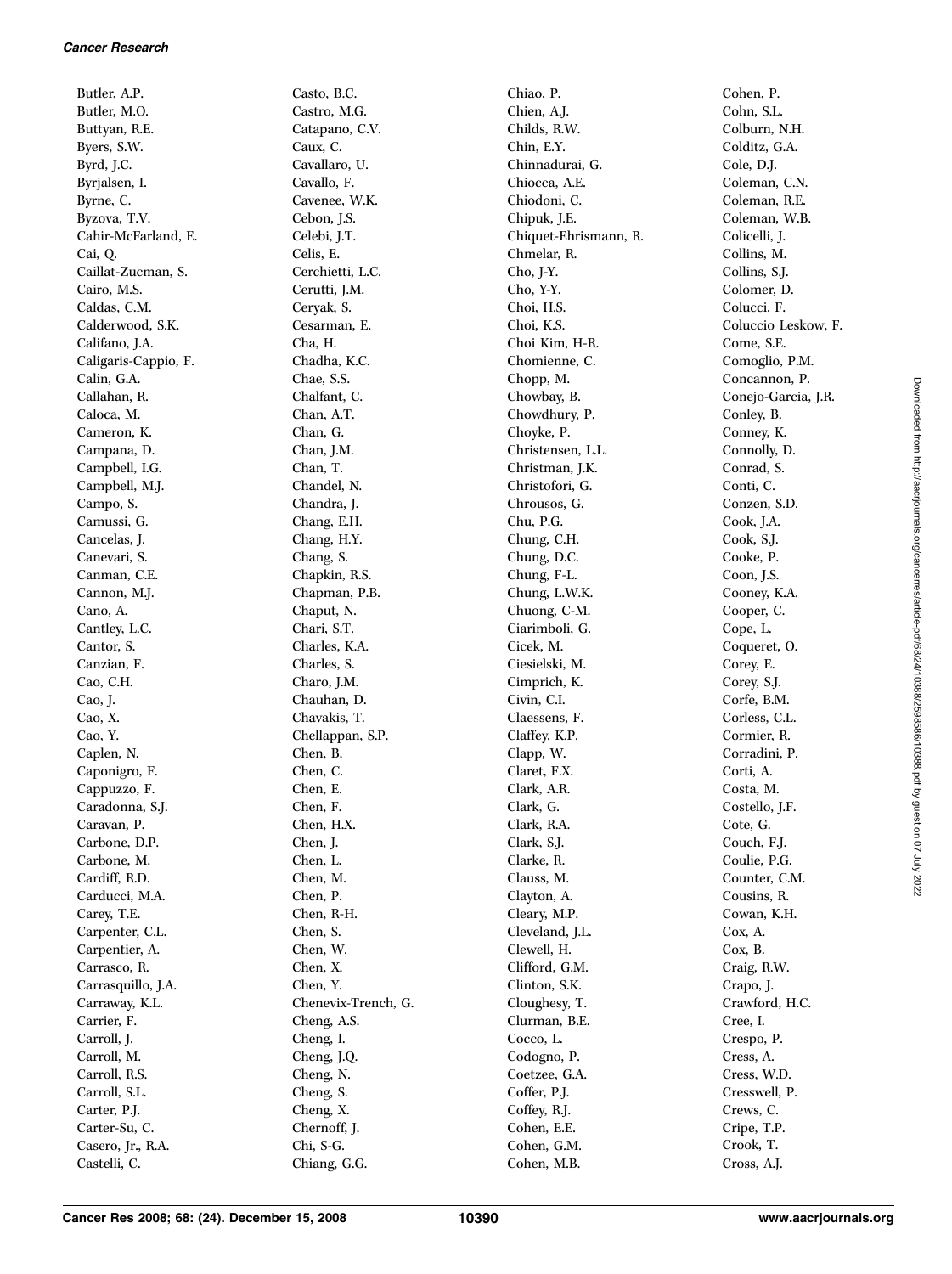Cui, H. Cui, X. Culhane, A. Culig, Z. Culver, J. Curiel, T.J. Curley, S.A. Curti, A. Curtin, N.J. Curtis, R. Cussenot, O. Cybulski, C. Czerniecki, B. Czyzyk-Krzeska, M. Daaka, Y. Dabrosin, C. Dadachova, E. Dahia, P.L. Dahmane, N. Dai, J.L. Dai, W. Daidone, M.G. Dale, H. Dale, T. Dalton, J. Damia, G. Damodaran, C. D'Amore, P. Danen, E. Danesi, R. Dang, L.H. Dang, T.P. Danial, N. Daniel, J.M. Danielpour, D. Dankort, D. Danks, M.K. Darzynkiewicz, Z. Das, G.M. DaSilva, D. Datta, K. Daub, H. David, G. David, S. Davies, M.A. Davies, S.M. Davis, G. Davis, I. Davis, M.E. Davis, P.J. Davis, S. Davis, T.A. Dawson, M.I. Day, J.M. De Andrade, M.

Crowell, J.A. Croy, R.G. Cryns, V.L. Cuezva, J.

Deane, N. Dearling, J.L. Dearth, R.K. Debinski, W. Debnath, J. DeBono, J. Deckert, P.M. Dedhar, S. DeFea, K.A. DeFrances, M. Degani, H. DeGraffenried, L. DeGruijl, F. DeGruijl, T. Deininger, M.W. Deisseroth, A.B. de la Chappelle, A. DeLibero, G. Del Rio, M. Del Sal, G. Delia, D. Delikatny, E.J. Dellabona, P. Demaria, S. DeMarini, D. DeMarzo, A. Demayo, F.J. Demou, Z.N. Denardo, S.J. Deng, C-X. Denis, G.V. Denko, N.C. Denmeade, S.R. Denning, M. Dennis, P.A. Dennis, T.R. Denny, C.T. Dent, A. Dent, P. Denzin, L. DePalma, M. DePlaen, E. Deryugina, E.I. De Sanjose Llongueras, S. DeSauvage, F. Deschenes, R. Desjarlais, J. DeSmet, C. DeVisser, K. DeVleeschouwer, S. DeWeese, T. Dhandapani, K.M. Dhawan, S. Dhodapkar, M. Dhomen, N. Diamandis, Eleftherios P. Dias, S. Diaz, L.A. Diaz-Meco, M.T. DiCristofano, A.

DiCroce, L. Diefenbach, C.S. Diehl, J.A. Dignan, M.B. Dimas, K.S. Dimri, G.P. D'Incalci, M. Ding, I. Dinney, C. DiPersio, J.F. DiSanto, J. DiTomaso, E. Dittmar, T. Dittmer, J. Divgi, C. Djonov, V. Doherty, J.A. Dolnick, B.J. Domchek, S.M. Donahoe, P. Donato, N. Donehower, L.A. Dong, J-T. Donowitz, M. Dontu, G. Dorai, T. Dou, Q.P. Douglas, J. Downing, J.R. Dowsett, M. Doxsey, S.J. Draetta, G.F. Dragnev, K.H. Drake, C.G. Dranoff, G. Drapkin, R.I. Drew, A.F. Drinkwater, N.R. Driscoll, D. Dritschilo, A. D'Silva, N. Dubeau, L. Dubinett, S.M. Dubrova, Y.E. Duckett, C.S. Duda, D.G. Dudeja, P.K. Dudley, M.E. Duell, E.J. Duensing, A.U. Duensing, S. Dufour, J-F. Duivenvoorden, W.C. Dulin, N.O. Dumont, J. Dumontet, C. Dunbrack, R. Duncan, M.W. Dunlop, M.G. Dupont, J.

Dupuy, A.J. Durden, D.L. Dutta, A. Duvic, M. Duyster, J. Dvorak, H.F. Dwinell, M.B. Dyer, M.A. Dynan, W.S. Dyrskjot, L. Eastman, A. Eberhart, C. Eblen, S. Eccles, S.A. Eckert, K.A. Edelmann, W. Edwards, B. Edwards, D.R. Eeckhoute, J. Egloff, A.M. Ehringer, M. Eibl, G.E. Eischen, C.M. Eisenberg, R. Eisenman, R. El-Ashry, D. El-Bayoumy, K. El-Deiry, W.S. Elemento, O. Eliopoulos, A. Elizabeth, J. Ellenson, L.H. Ellerhorst, J.A. Ellis, M.J. Ellis, Z. Ellisen, L. Elmore, S.W. El-Rifai, W. El-Sayed, I. El-Zein, R. Emens, L. Emmanuelle, M. Enderling, H. Engelman, J. Engelward, B. Englert, C. Epe, B. Episkopou, V. Epperly, M.W. Epstein, A.L. Erdman, S.E. Erdreich-Epstein, A. Eriksson, U. Erler, J. Eshhar, Z. Espey, D. Espinosa, J.M.

De Angelis, P.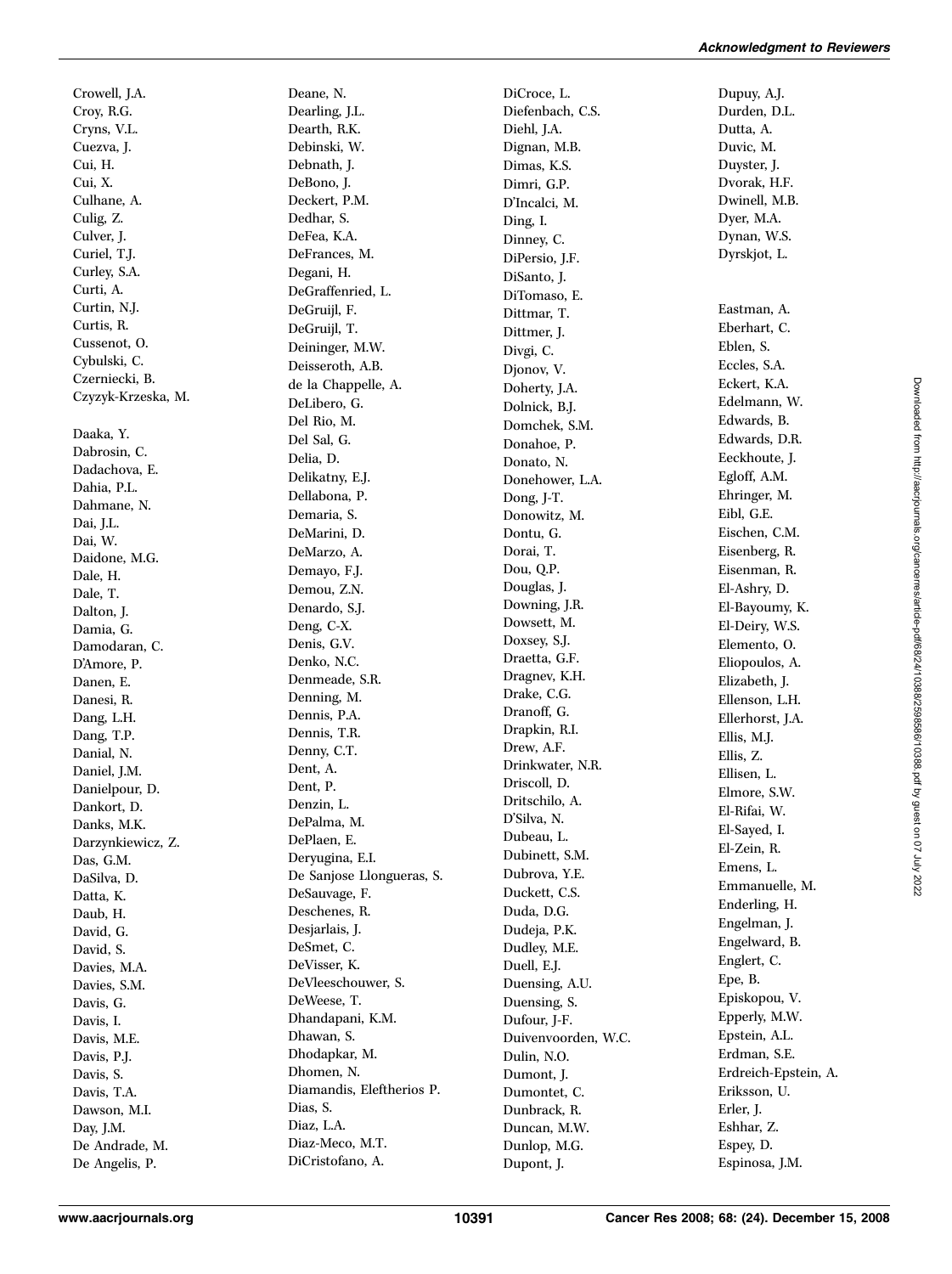Estecio, M. Esteva, F.J. Estrada, L. Estrov, Z. Esumi, H. Evans, C.P. Evans, G. Everett, A. Ewen, M. Ewer, M.S. Ezzeldin, H. Fabbri, M. Fackenthal, J.D. Fackler, M.J. Fadeel, B. Fagin, J. Fahey, L. Fahey, T.J. Falcioni, R. Falo, L.D. Fan, D. Fan, Q.W. Fan, S. Fan, W. Fan, Z. Farid, N.R. Farokhzad, O. Farrington, S.M. Fassan, M. Fatatis, A. Fausto, N. Fearon, K.C.H. Feigelson, H.S. Feil, R. Feitelson, M.A. Feith, D.J. Felding-Habermann, B. Feldmann, G. Felix, C.A. Felsher, D.W. Felton, J.S. Feng, G.S. Feng, Z-H. Feo, F. Ferenczy, A. Fernandez-Zapico, M.E. Fero, M.L. Feron, O. Ferrando, A. Ferrini, S. Ferris, R.L. Ferrone, S. Feske, S. Ffrench-Constant, C. Fichtner, I.J. Ficker, E. Fidler, I. Field, J. Fields, A.P. Figg, W.D.

Figueiredo, J.C. Filipovska, A. Filmus, J. Fine, H.A. Fingleton, B. Finn, O.J. Finocchiaro, G. Fischer, S.M. Fishel, R. Fisher, P.B. Fitzgerald, R.C. Flaherty, K. Flanders, K. Flandez, M. Flavell, R.A. Flescher, E. Fletcher, J.A. Flores, E. Flores-Morales, A. Flores-Rozas, H.A. Florio, T. Fojo, A.T. Fong, L. Ford, R.J. Forman, M.R. Forni, G. Forsyth, P.A. Foster, T.H. Foulkes, W. Frame, M. Franceschi, S. Franco, E.L. Frank, D.A. Frank, M.H. Frank, P. Frankel, A.E. Franklin, R.A. Franklin, W.A. Frazier, M.L. Freeman, J. Freeman, M.L. Freeman, M.R. Freemantle, S.J. French, J.E. Friederich, E. Friedl, P. Friedman, A.D. Friedman, D.B. Frisch, S.M. Froidevaux, S.M. Fuchs, B.C. Fuchs, S.Y. Fueyo-Margareto, J. Fujibayashi, Y. Fults, D. Fung, E.T. Furge, K.A. Furnari, F. Furth, J.J. Furukawa, K. Fusco, A.

Fushida, S. Futscher, B.W. Gabius, H-J. Gabrielli, B. Gabrielson, E.W. Gabrilovich, D.I. Gage, F.H. Gail, P.S. Gaither, L.A. Gajewski, T.F. Galanis, E. Gallagher, D. Galle, P.R. Gallez, B. Galli, R. Gallick, G.E. Gallimore, A.M. Galloway, D.A. Gambacorti, C. Gambhir, S.S. Gammon, M. Gandhi, V. Ganesan, S. Ganju, R.K. Ganss, R. Ganz, T. Gao, A. Garabedian, M. Garattini, E. Garbe, C. Garbisa, S. Garbow, J.R. Garcia-Closas, M. Garcia-Manero, G. Gardner, L.B. Gardner, P.D. Garg, P.K. Garovic, V.D. Garraway, L. Garrett, M. Gartel, A.L. Gary, G. Gately, S.T. Gatenby, R.A. Gattermann, N. Gaudet, M.M. Gautam, S.C. Gayther, S.A. Geiger, T.L. Geller, D.A. Gelman, I.H. Gelovani, J.G. Gemmill, R.M. Gendler, S.J. George, D. Geraci, M. Gerber, H-P. Gerber, S. Germain, D. Gerner, E.W.

Gerritsen, W. Gershenwald, J.E. Gerson, S.L. Gescher, A.J. Getzenberg, R.H. Gewirtz, D.A. Ghia, P. Ghiringhelli, F. Ghoshal, K. Giaccone, G. Giam, C-Z. Giancotti, V. Giangaspero, F. Giannakakou, P. Gianni, L. Giavazzi, R. Gil, Z. Gilbertson, R.J. Gilboa, E. Gilchrest, B.A. Giles, G.G. Gilles, C. Gilley, D. Gillies, S.D. Gilmer, T.M. Ginsberg, M. Giordano, A. Giordano, R. Giordano, T.J. Giovannucci, E. Girnun, G.D. Giroux, C. Gisselsson, D. Glaser, K.B. Glazer, P.M. Gleave, M.E. Glick, A.B. Glickson, J.D. Glinsky, G.V. Glinsky, Vl.V. Glover, S.C. Glover, T.W. Glunde, K. Gnanapragasam, V.J. Gnjatic, S. Gobbi, M. Godley, L.A. Goel, A. Goel, H.L. Goetz, M.P. Goggins, M. Gohil, K. Gold, L.I. Goldbohm, R.A. Goldin, L. Golding, B. Goldsmith, M.E. Goldstein, N. Golemis, E.A. Gollin, S.M. Gollnick, S.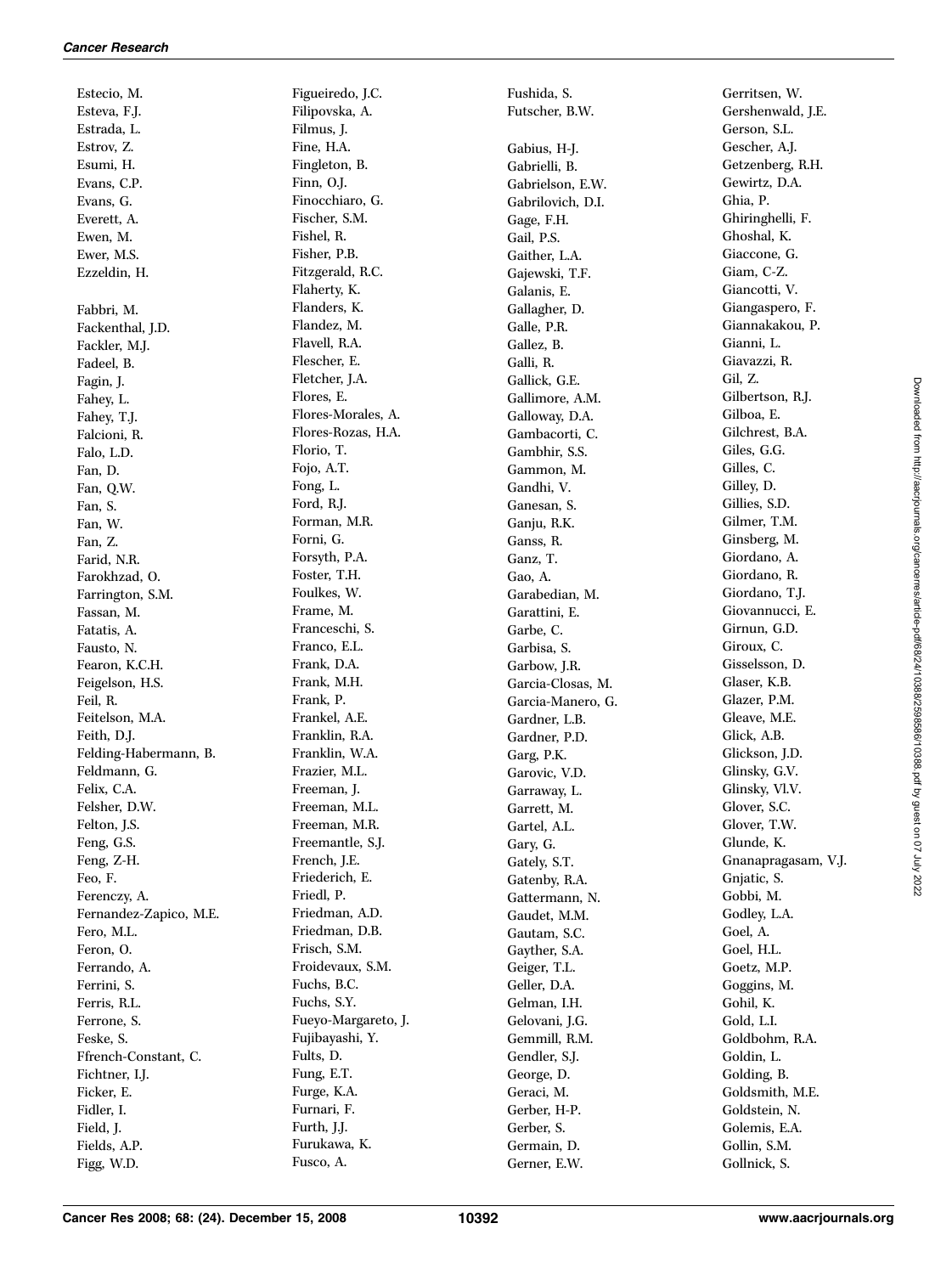Gombart, A. Gomer, C.J. Gonias, S.L. Gonzalez, F.J. Gonzalez, R.R. Gonzalez-Angulo, A.M. Goode, E.L. Goodison, S. Goodman, M. Goodrich, D. Gordon, L.I. Gore, S.D. Gorelik, E. Gores, G.J. Gorlova, O.Y. Gorter, A. Gotlieb, J. Gottardi, C. Gottlieb, E. Gough, M.J. Gould, M.N. Gouw, A.S. Goydos, J.S. Grabsch, H. Grady, W.M. Graham, G.J. Gramatge, M. Grassmann, R. Graves, E.E. Gray, A. Gray, S.G. Greco, A. Green, A.R. Green, J. Green, K. Greene, G.L. Gregor, P. Gregory, C.W. Griffin, R. Griffin, T. Griffioen, A.W. Griffioen, M. Griffith, O.L. Griffith, T.S. Griguer, C.E. Gril, B.M. Grimm, J. Grimshaw, M.J. Grippo, P. Groden, J.L. Grollman, A. Groner, B. Grosse, F. Grossman, S. Gruber, S. Gruber, S.B. Grufferman, S. Grundker, C. Grundy, P.E. Gu, J. Gu, W.

Guenet, J-L. Guan, K-L. Guan, Y. Gudas, L.J. Guerrero-Preston, R. Guertin, D. Guha, A. Guha, S. Guise, T. Gujral, T.S. Gullick, W.J. Guo, J-T. Guo, T.L. Gupta, S. Gutierrez, A. Gutierrez, G.J. Gutkind, J.S. Guttridge, D. Guy, G. Guzman, M. Hahnel, P. Haas, G.P. Habib, A.A. Hackett, C. Haddad, R. Hafeez, B.B. Hagemann, T. Hagenbuch, B. Haigis, K. Haimovitz-Friedman, A. Haines, D.S. Halazonetis, T.D. Haldar, S. Halder, G. Halin Winter, C. Hall, B.M. Hallahan, D. Hallek, M. Haller, F. Halmos, B. Halpern, A. Haluska, P. Hamatani, K. Hamel, E. Hamill, O. Hamilton, S.R. Hamilton, T.C. Hammer, G. Han, J. Han, L. Hanks, S. Hann, S. Hannink, M. Hansel, D.E. Hansen, L.A. Harada, H. Hardwick, M. Hariharan, I.K. Harrington, K.

Harris, A.L. Harris, C.C. Harrison, L. Hart, I.R. Hartmann, A. Hartmann, G. Hassan, M.M. Hassan, R. Hassell, J.A. Hastak, K. Hasumi, K. Hata, A. Hauer-Jensen, M. Haupt, Y. Haura, E.B. Hauri, H-P. Haut, M.J. Havran, W. Hay, J.G. Hay, N. Hayashi, J-I. Hayes, N. Hayes, R.B. Hays, J.B. Hazlehurst, L.A. He, H. He, L. He, W. He, Y-Y. Heasley, L. Hebrok, M. Hecht, S.S. Hedenfalk, I.A. Hedley, B.D. Hegi, M.E. Hei, T. Heimberger, A.B. Hein, D.W. Heiser, A. Helleday, T. Hellstrom, K.E. Hemann, M. Hemminki, A. Hendershot, L.M. Henderson, B.W. Hengstschlaer, M. Hennessey, B. Henning, S.M. Henry, N.L. Henske, E. Herbst, R.S. Herlyn, D. Herlyn, M. Herman, I. Herman, J.G. Hermeking, H. Hernandez, A. Hersey, P. Hess, J.L. Heston, W.D. Hewitt, S.M.

Hicks, K. Hidalgo, M. Higgins, P.J. Hilakivi-Clarke, L.A. Hill, C.K. Hill, R.P. Hinek, A. Hinkkanen, A. Hino, O. Hirakawa, S. Hirao, A. Hirota, T. Hirvonen, A.P. Hittelman, W. Ho, G.Y. Ho, S.B. Ho, S-M. Hobert, J. Hodgson, J.G. Hoek, K.S. Hoffman, B. Hoffman, R. Hoffman, W-K. Hogarty, M.D. Hogg, P.J. Holen, I. Holla, V.R. Holland, E.C. Hollenberg, M.D. Hollstein, M. Holt, S.E. Hong, C-C. Hong, J-Y. Hong, W. Honn, K. Hooi, S. Hoppener, J.W. Hoque, M.O. Horak, C.E. Hornsby, P. Hornyak, T.J. Horsman, M.R. Houghton, J.M. Houghton, P.J. Housseau, F. Hovey, R. Howard, L.B. Howe, L.R. Howell, S.B. Howells, R. Hruban, R. Hsing, A.W. Hu, H-M. Hu, Y. Huang, D. Huang, H. Huang, J. Huang, L. Huang, P. Huang, Q. Huang, S.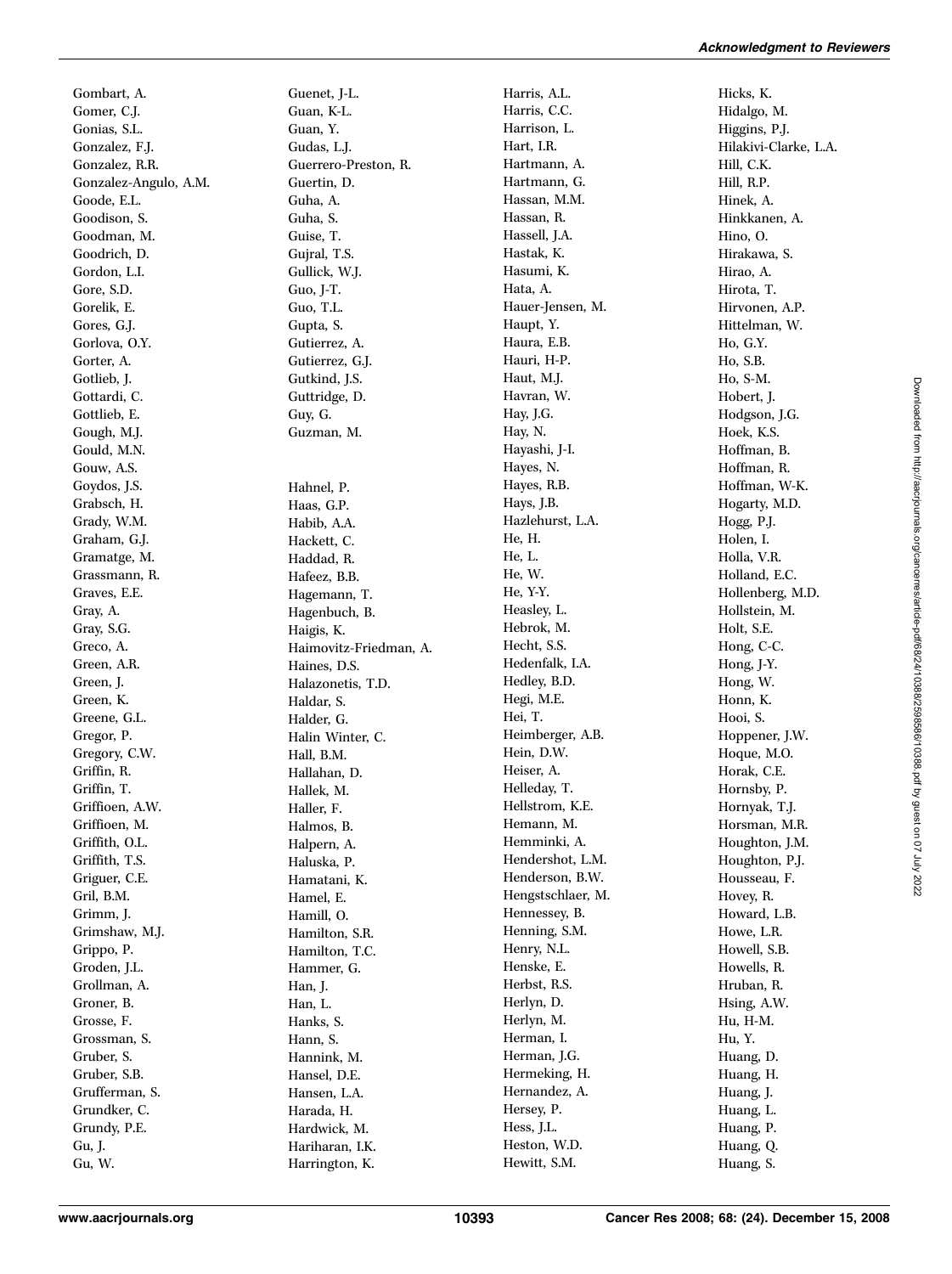Huang, T. Huang, W-Y. Huang, Y-T. Huber, O. Hudis, C. Hudson, L.G. Huebner, K. Huettner, C.S. Hughes, D.P. Hull, M.A. Humphreys, R. Humphries, R.K. Hung, R.J. Hunt, J. Hunt, K.K. Hunter, D.J. Hunter, K.W. Hunter, T. Hupp, T.R. Huppi, K. Hurst, H.C. Hurwitz, A.A. Hussaini, I. Hwang, P.M. Hwang, R.F. Hwang, S. Hwu, P. Hynes, N.E. Hynes, R.O. Iacobuzio-Donahue, C. Iannaccone, P.M. Idbaih, A. Ignatoski, K.M. Ikegaki, N. Imamura, T. Imoto, I.

Indraccolo, S. Inghirami, G.G. Ingles, S. Inman, G. Inoue, M. Inskip, P.D. Iorns, E. Ip, M. Ip, W. Irwin, M.S. Isacke, C.M. Ishikawa, H. Israel, M.A. Ito, K. Itoh, K. Ittmann, M.M. Itzkowitz, S. Ivan, M. Ivanov, V.N. Iyer, N.G. Izraeli, S.

Janicke, R. Janne, O. Jackman, A.L. Jacob, A. Jacobs, A. Jacobson, M. Jain, A. Jain, R.K. Jaiswal, A.K. Jalkanen, S. James, C.D. James, F. Janne, P.A. Janz, S. Jarrard, D.F. Jarvinen, T.A. Jean, C. Jefcoate, C.R. Jelinek, D.F. Jen, J. Jenkins, R.B. Jensen, K.B. Jensen, R.T. Jessup, J.M. Jetten, A.M. Jhanwar, S.C. Ji, H. Ji, L. Jia, L. Jiang, B-H. Jiang, W. Jiang, W.G. Jin, D-Y. Jin, T. Jin, V. Jing, Y. Jiricny, J. Johansson Swartling, F. John, C. John, E.M. Johnson, B.E. Johnson, D.E. Johnson, F.B. Johnson, I. Johnson, J.J. Johnson, K.R. Johnson, M. Johnson, R. Johnstone, R.W. Jones, G.E. Jones, K. Jones, R.J. Jonkers, J. Jonkers, Y.M. Jonuleit, H. Jordan, C.T. Jordan, M.A. Jorgensen, C. Jorgensen, T.J. Joseph, C. Jove, R.

Joyce, J.A. Jozkowicz, A. Juhnn, Y-S. Juneja, J. Jung, M. Jurcic, J.G. Jurecic, R. Jurisica, I. Justice, M. Kabanov, A.V. Kabelitz, D. Kadlubar, S. Kaelin, Jr., W. Kaetzel, D.M. Kaina, B. Kakar, S. Kalady, M.F. Kaldis, P. Kalejta, R.F. Kalinski, P. Kallioniemi, O. Kalluri, R. Kalpana, G. Kalpna, G. Kalyanaraman, B. Kamat, A.M. Kampman, E. Kamps, M. Kanasaki, K. Kanda, T. Kandel, J.J. Kang, D. Kang, Y. Kapur, R. Karginov, F. Karin, N. Karlsson-Parra, A. Karpatkin, S. Karpf, A.R. Karran, P. Kashanchi, F. Kashani-Sabet, M. Kashfi, K. Kaspers, G.J. Kass, G. Katiyar, S.K. Katoh, M. Katz, J. Katzenellenbogen, B.S. Katznelson, L. Kauff, N.D. Kaufman, H.L. Kaufmann, S.H. Kaufmann, W.K. Kauppinen, R. Kavallaris, M. Kawabata, H. Kawakami, Y. Kawamori, T. Kay, N.E. Kaye, F.J.

Kaye, K.M. Kazlauskas, A. Kebebew, E. Kedl, R.M. Keefer, L.K. Keith, N. Kelemen, L.E. Kelland, L.R. Keller, E.T. Kelley, M.R. Kelly, T.J. Kelsey, K.T. Kennedy, R.C. Kennedy, T. Kenneth, K. Kenney, A.M. Kenney, S. Keppler, D. Kerbel, R. Kern, F.G. Kerwin, S. Keshamouni, V.G. Khalili, K. Khan, J. Khan, M.K. Khan, N. Khan, S. Khochbin, S. Kiaris, H. Kibel, A.S. Kiem, H-P. Kieran, M.W. Kim, C.F. Kim, H. Kim, J. Kim, S-J. King, R. Kirkwood, J.M. Kirma, N.B. Kirn, D. Kirschmann, D.A. Kisseberth, W. Kitagawa, M. Kitange, G.J. Kiyokawa, H. Klampfer, L. Kleer, C.G. Klein-Szanto, A.J.P. Kleinman, H.K. Klemke, R. Klevit, R. Klibanov, A. Kline, J. Klingelhutz, A. Klinman, D.M. Kluger, H.M. Klurfeld, D. Knapp, D. Knight, R. Knoepfler, P.S. Knox, R.J.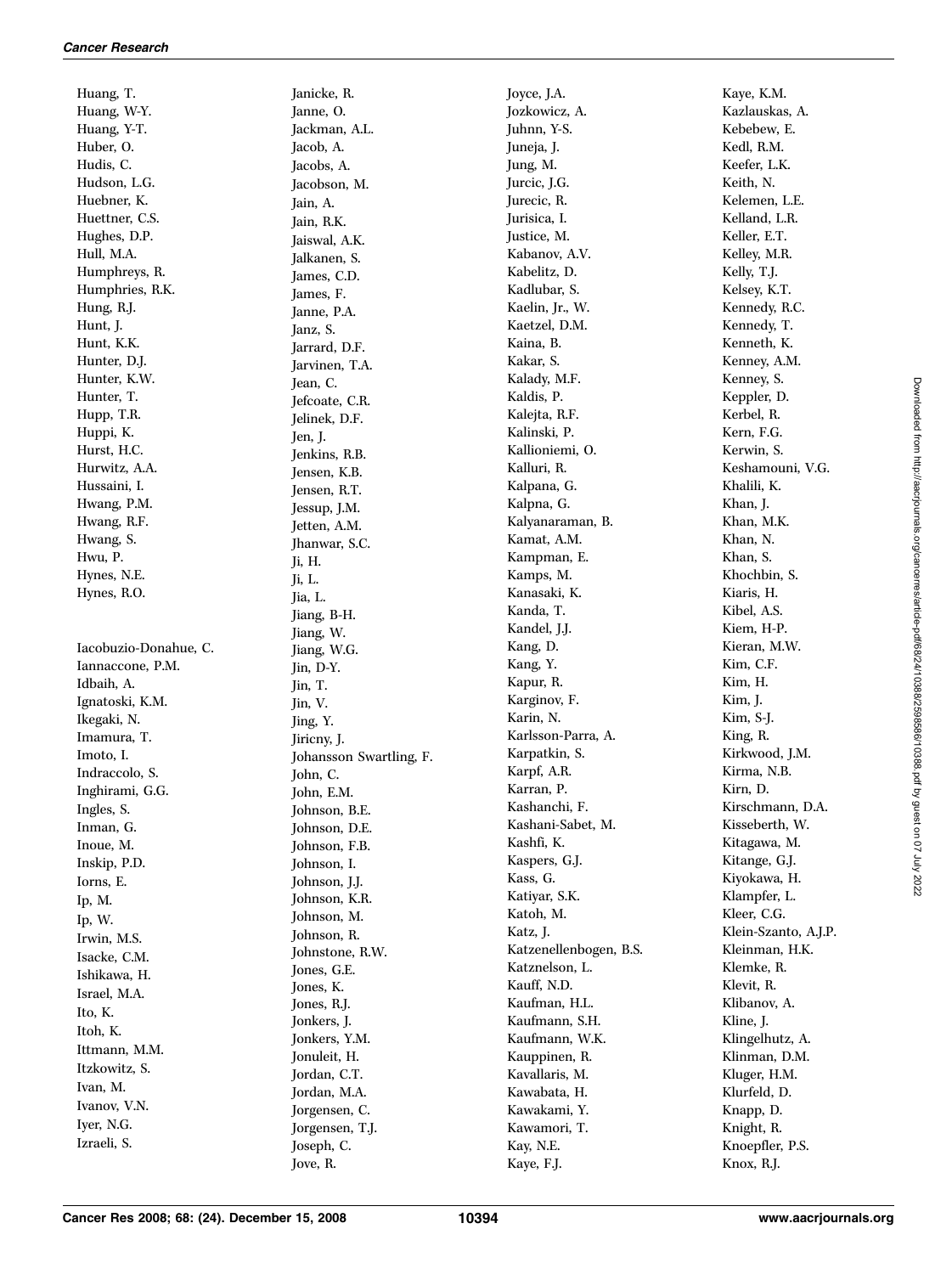Knox, S.J. Knudsen, B.S. Knudsen, E.S. Knudsen, K. Knutson, K.L. Knuutila, S. Ko, A.H. Ko, J.K. Koblinski, J.E. Koch, A. Koch, C.A. Koenig, R.J. Koepsell, H. Koff, A. Kogan, S.C. Koh, J. Koh, W-P. Kohn, E.C. Koivunen, E. Kok, J.W. Kolb, J-P. Kolenko, V.M. Kolodner, R.D. Kolonel, L.N. Kolonin, M.G. Kominsky, S.L. Komori, T. Kondo, Ya. Konecny, G.E. Kong, A-N. Konopleva, M.Y. Kontermann, R.E. Kontos, C. Kool, M. Kopp, J. Korbonits, M. Korc, M. Kornblum, H.I. Korneluk, R. Kort, E.J. Koschmieder, S. Koshkina, N.V. Kotzerke, J. Koul, H.K. Koul, S. Koutcher, J.A. Kovacs, K. Kozbor, D. Kraft, A.S. Kramer, R. Kranenburg, O. Kratzke, R.A. Kreimer, A.R. Kreis, S. Kreuzer, K.N. Kricker, A. Krishna, M.C. Krishnan, S. Kristal, A. Krohn, K. Krop, I.E.

Kruger, A. Kruger, W. Kruh, G.D. Kruk, P. Krupenko, S.A. Kruse, C.A. Ksander, B.R. Kucuk, O. Kuehl, W.M. Kuehn, M. Kufe, D. Kuhajda, F.P. Kulesz-Martin, M. Kulik, G. Kumar, A.P. Kumar, S. Kundra, V. Kundu, G.C. Kunkel, T. Kunzelmmann, K. Kuo, M-L. Kuperwasser, C. Kuptsova, N. Kurdistani, S.K. Kurhanewicz, J. Kuroki, M. Kurts, C. Kusmartsev, S. Kuwada, S.K. Kuwano, M. Kwok, T.T. Kwon, E.D. Labrie, F. Lacombe, C. Ladanyi, M. Laderoute, K. LaFlamme, S. LaFramboise, T. Lagasse, E. Lahti, J.M. Lai, R. Lai, S.Y. Laiho, M. Laimins, L. Lake, R.A. Lala, P.K. Lallemand-Breitenbach, V. Lam, E.W. Lambert, P.F. Lamfers, M.L. Lammers, T. Lampe, J.W. Lampidis, T.J. Lan, Q. Landi, S. Landolph, J.R. Lane, M.E. Lang, Jr., F.F. Lange, C.A.

Langenbach, R. Langer, R. Langstrom, B. Lannigan, D.A. Lanza, G. Lara, J.F. Larcher, F. Largaespada, D.A. Larner, J. Larue, L. Laskin, J. Laterra, J.J. Lau, E.K. Lauring, J. Lawler, J. Lawlor, E.R. Lawrence, H.J. Lawrence, T.S. Lawrence, T. Lazar, G. Lazarus, P. Lazo, J.S. Lazovich, D.A. Le, X-F. Leask, A. Lebman, D. Lee, A.V. Lee, C. Lee, E. Lee, H. Lee, I. Lee, J. Lee, K-W. Lee, M. Lee, S. Lee, T.K. Lee, W. Leenders, W. Lefebvre, P.C. Lefranc, F. Leggatt, G.R. Lehmann, U. Lei, M. Leibovich, S.J. LeMarchand, L. Leng, S. Lengyel, E. Lennard, L. Lentzsch, S. LePoole, C. Lerman, M. LeRoith, D. LeSage, C. Lesniak, M.S. Lessnick, S.L. Letai, A. Leu, J.I-J. Leung, S.Y. Leusen, J. Lev, D. Levens, D.L.

Levenson, V. Levin, E. Levine, A.J. Levine, D.A. Levine, R. Levitskaya, J. Levitsky, H.I. Levy, D.E. Lewis, B.C. Lewis, C.M. Lewis, M.T. Ley, T. Li, C. Li, D. Li, G. Li, J. Li, L. Li, M. Li, R. Li, S. Li, W. Li, Y. Lian, J. Liang, C. Liang, G. Liang, Z. Lianidou, E.S. Liaw, L. Libbrecht, L. Libutti, S.K. Lichty, B.D. Lieber, A. Lieber, M.R. Liebler, D.C. Lillard, J.W. Limburg, P.J. Limoli, C.L. Lin, B. Lin, D. Lin, H. Lin, J. Lin, L-L. Lin, M-F. Lin, P.C. Lin, S. Lin, Y. Linardic, C.M. Lindahl, T. Lindemann, R. Linder, K. Linder, M. Linder, S.T. Linding, R. Linnoila, I. Liotta, L.A. Lipkin, S.M. Lipkowitz, S. Lira, S. Littlefield, B.A. Litton, J. Liu, B.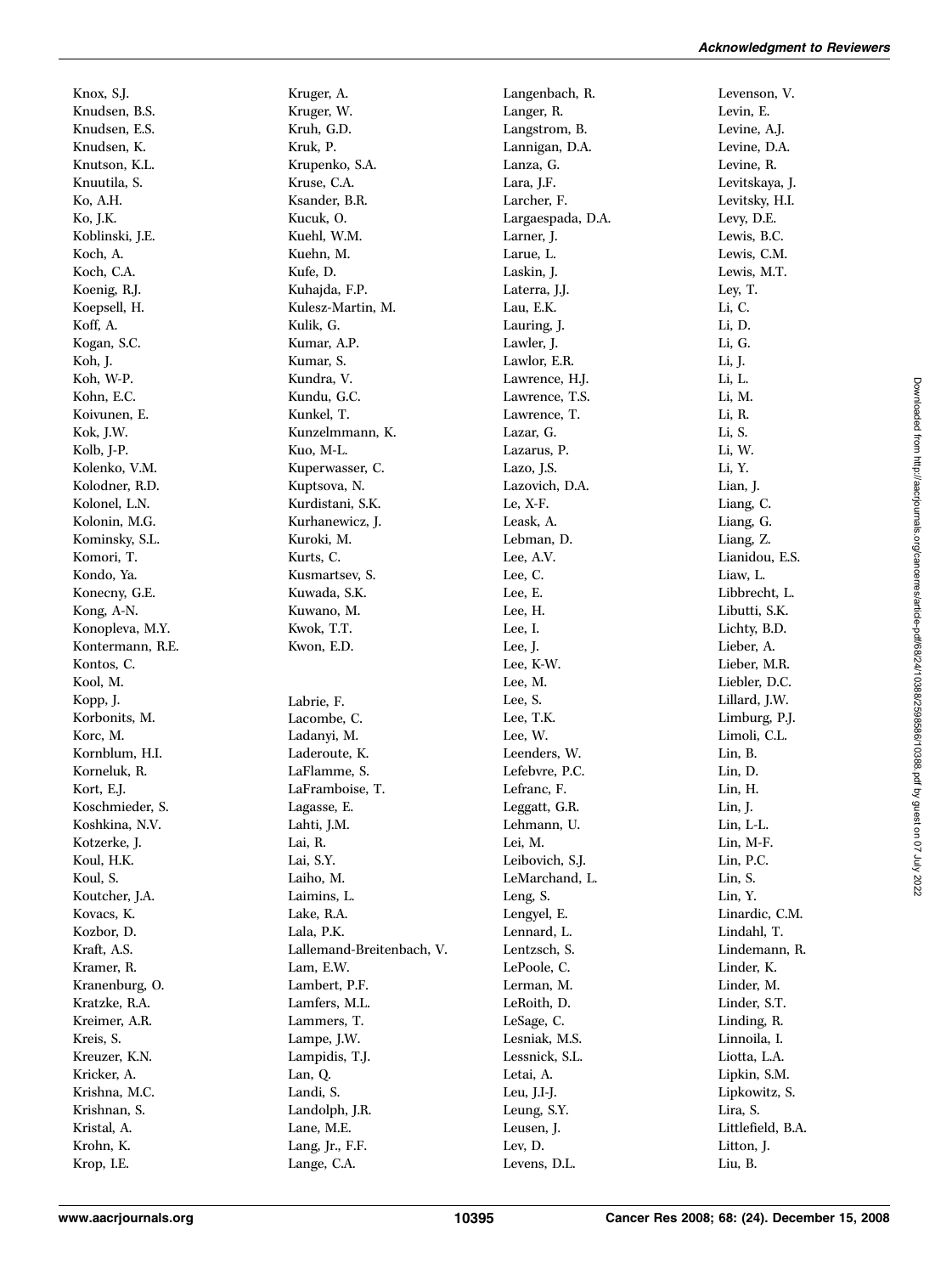Liu, C. Liu, F-F. Liu, G. Liu, J. Liu, K.J. Liu, L.F. Liu, M. Liu, P. Liu, S-L. Liu, X.S. Livingston, P.O. LiVolsi, V.A. Liyanarachchi, S. Ljungman, M. Lloyd, D. Lo, H-W. Lo, P-K. Lo, S.H. Lobenberg, R. Lobert, S. Lobie, P.E. LoBuglio, A.F. Locker, J. Lockshin, R.A. Loda, M. Loeb, D.M. Logsdon, C.D. Lokeshwar, B.L. Lokeshwar, V.B. Lokshin, A.E. Longacre, T.A. Longley, D.B. Lopez, D.M. Lopez, V. Lopez-Berestein, G. Lopez-Otin, C. Lopez-Terrada, D. Los, G. Lossos, I. Lounsbury, K.M. Low, J. Lowe, S.W. Lowy, D.R. Lozano, G. Lu, B. Lu, H. Lu, J. Lu, Z. Lubaroff, D.M. Luber, B. Lubet, R.A. Lubman, D.M. Lui, V.W. Lui, W-O. Luiten, R.M. Lukac, D.M. Lukanova, A. Lukyanov, Y. Luna, E.J. Luo, J.

Luo, Y. Lupu, R. Lust, J.A. Lustgarten, J. Luznik, L. Lyden, D. Lyko, F. Lyles, D. Lyn-Cook, B.D. Lynch, H.T. Lynch, J.P. Ma, A. Ma, J. Ma, P.C. Ma, Q. Ma, Y. Mabuchi, S. Macaulay, V.M. MacDonald, R. MacDonald, T. Macedo, L.F. Machein, M.R. Machesky, L. Macip, S. Mack, C. Mack, J. Mackall, C.L. Mackenzie, I.C. MacKie, R.M. Mackman, N. Macleod, K.F. Maehara, Y. Magnuson, B. Mahmood, U. Mai, A. Maitra, A. Maity, A. Majumdar, A.P. Majumdar, R. Maki, C. Malkin, D. Malkinson, A. Malkovsky, M. Malliard, R. Malmstrom, P-U. Maltese, W.A. Mami-Chouaib, F. Mandelboim, O. Mandinova, A. Manevich, Y. Manfredi, J.J. Mani, S. Mann, D. Mann, K.K. Mannervik, B. Manoharan, M. Mantovani, A. Mao, J-H.

Mao, L. Marafioti, T. Marchio, S. Marchisio, P.C. Marelli, O. Margolis, B. Mariadason, J.M. Mariappan, R. Maridonneau-Parini, I. Marini, F. Marino, S. Mariot, P. Markman, M. Markovitz, D. Marks, J.R. Marks, P.A. Marmorstein, R. Marra, G. Marriott, S. Marsh, C.B. Marshall, J. Marshall, M.S. Martelli, A.M. Martin, M. Martin, N. Martin, S.J. Martinez, R.V. Marzioni, M. Mason, R.P. Massa, C. Massaia, M. Matarese, G. Matei, D. Mathis, J.M. Matsui, W.H. Matsumura, F. Matsuo, T. Matsuoka, M. Matsushima, K. Matsuyama, S. Matthews, D.J. Mattrey, R. Matzuk, M. Mauceri, H.J. Maurer, B. Mavrothalassitis, G. Mavroudis, D. May, M.J. Mayer, L.D. Mayo, L.D. Mazar, A.P. Mcardle, C.A. McBride, W.H. McCabe, C.J. McCance, D. McCann, A.H. McCart, J.A. McCarthy, J. McCarty, J.H. McCawley, L.J. McClatchey, A.

McConkey, D.J. McConnell, M.J. McCormick, F. McCoy, P. McCrea, P. McCubrey, J.A. McCullough, M.L. McDonnell, D.P. McGlynn, K.A. McGrath, J. McGuire, J.J. McKee, M.D. McKeown-Longo, P.J. McKillop, I.H. McKinnon, P.J. McLendon, R. McLeod, H.L. McMahon, M. McNeish, I.A. McVicar, D. Meade, T.J. Mechoulam, R. Mechta-Grigoriou, F. Medema, J. Medina, D. Medrano, E.E. Meek, D.W. Meeker, A.K. Mehta, P.P. Mehta, R.G. Meier, P. Meireles, S.I. Melani, C. Melbye, M. Melero, I.J. Mellinghoff, I. Mellor, A. Melmed, S. Menard, C. Menard, S. Mendell, J. Mendelsohn, J. Mendonca, M.S. Menter, D.G. Merajver, S.D. Mercer, W.E. Mercola, D. Meredith, I. Meric-Bernstam, F. Merida, I. Merino, M.J. Mertins, S.D. Mertz, J.E. Metelitsa, L.S. Meuth, M. Meyerson, M.L. Meyn, R.E. Meyskens, F.L. Meza, R. Mezzanzanica, D. Michaud, D.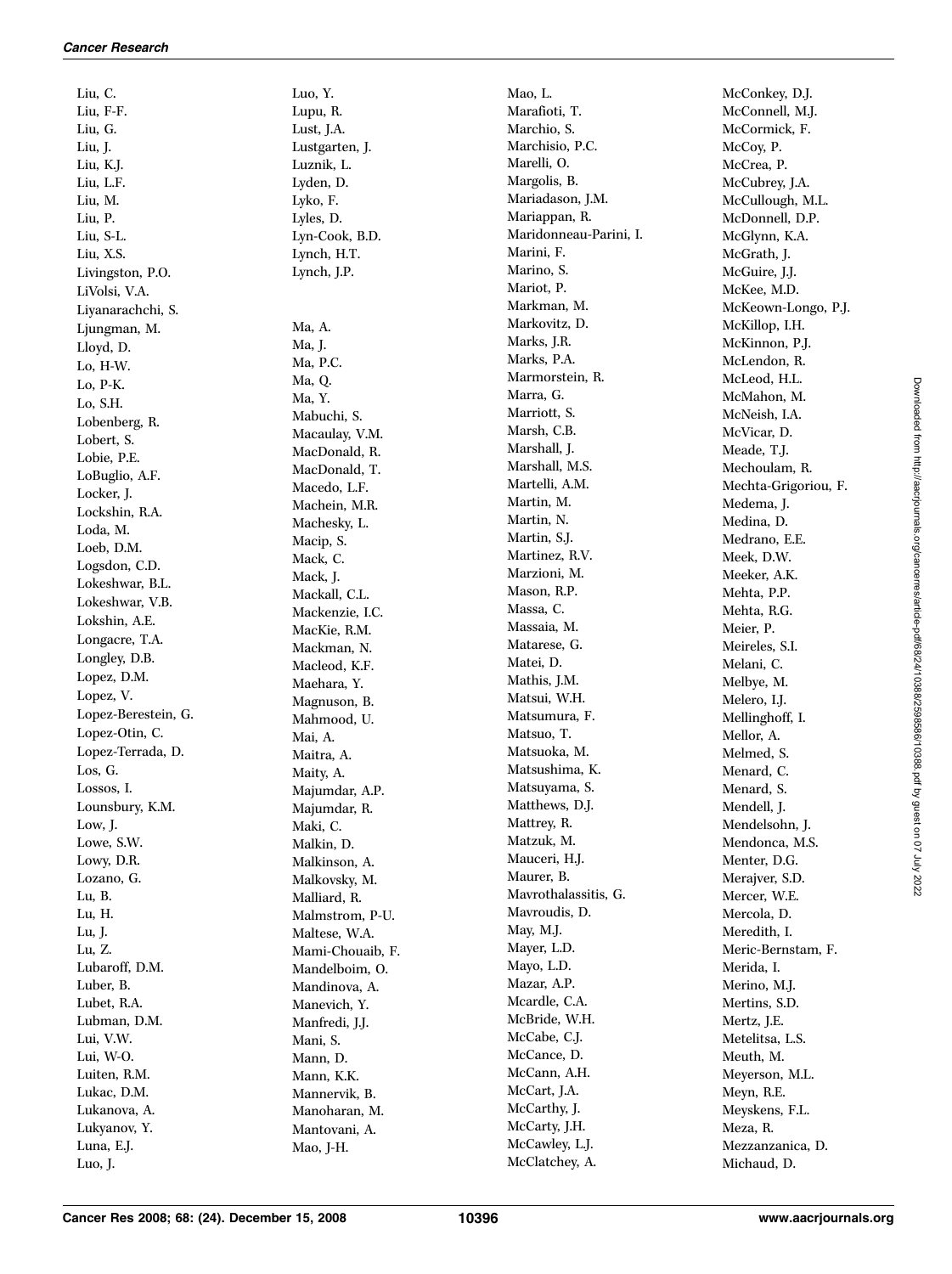Micheau, O. Michel, L.S. Michelle, K. Michieli, P. Michiels, C. Miele, L. Mikkelsen, R.B. Mikkelsen, T. Milas, L. Miller, C.W. Miller, D. Miller, M.S. Miller, W. Miller, Y.E. Millikan, R.C. Mills, G.B. Mills, I.G. Milner, J.A. Milner, Jr., D.A. Min, W. Minchinton, A.I. Minden, A. Minna, J.D. Miranti, C.K. Mischel, P.S. Misek, D.E. Mitchison, T. Mitra, A.P. Mitsiades, C.S. Miyazaki, K. Miyazono, K. Moasser, M. Mocarski, E. Modlin, I. Mohler, J. Mok, S.C. Mollinedo, F. Molloy, C. Momparler, R. Monks, A.P. Montgomery, B. Mooberry, S.L. Moonen, C. Moore, D.D. Moore, P. Moran, R.G. Moreno, C.S. Morgan, G.J. Morgan, M. Morgan, W. Morrione, A. Morris, M. Morris, R.J. Morrison, C.G. Morrison, D.K. Morton, L.M. Moses, H.L. Moses, M.A. Moss, S.F. Mosse, C.A.

Mothersill, C. Moussa, O. Moye-Rowley, S. Moysich, K. Mucci, L.A. Mueller, B.M. Mueller, S. Muise-Helmericks, R. Mujtaba, S. Mukherjee, P. Mukherji, B. Mulders, P. Mullen, G. Muller, W.J. Muller Tidow, C. Mullin, R.J. Mullins, F. Mundy, G.R. Munn, D. Munn, L.L. Munshi, A. Munshi, H.G. Munz, C. Murakami, M. Murley, J. Murnane, J.P. Murphy, G.A. Murphy, K. Murphy, L. Murphy, W.J. Murray, G.I. Murray, P.G. Mushinski, J.F. Mustafa, D.B. Mutanen, M. Muthuswamy, S. Mutis, T. Myers, J.N. Myung, K. Nabi, I.R. Nadeau, J. Nagano, S. Nagata, S. Nagatsuka, H. Nagavarakishore, P. Nagymanyoki, Z. Nahta, R. Nakagama, H. Nakagawa, H. Nakamori, S. Nakamura, J.L. Nakanishi, M. Nakayama, K. Nakshatri, H. Nancarrow, D.J. Nanney, L. Nanus, D.M. Naoki, W.

Naora, H. Napoli, C. Nathanson, K. Natsume, A. Naval, J. Navarro, M. Navone, N. Nawaz, Z. Nebert, D.W. Neckers, L.M. Neel, B. Negrini, M. Neil, S. Nekhai, S. Nelkin, B.D. Nellist, M. Nelson, B. Nelson, E.L. Nelson, H. Nelson, J.B. Nelson, P.S. Nemenoff, R. Nephew, K.P. Neri, A. Netea, M. Neth, P. Neufeld, G. Neugut, A.I. Neuzil, J. Nevalainen, M.T. Neve, R.M. Newcomb, E.W. Newton, A. Nghiem, P. Nicchitta, C.V. Nicholas, R. Nicholson, R.I. Nico, G. Nicolaides, T. Nicoletti, F. Nicotera, T.M. Nie, S. Nielsen, U. Niggli, V. Nijman, H.W. Nikiforov, M.A. Nikiforov, Y.E. Niles, R.M. Nir, U. Nishibori, M. Nishimoto, N. Nishimura, T. Nitiss, J. Njar, V.C. Nobes, K. Nobori, T. Noda, M. Noel, A. Noguchi, K. Noonan, D.M. Nor, J.E.

Norbury, C.J. Normanno, N. Norris, J.S. Novak, R.F. Nozell, S.E. Nuber, U. Nussenblatt, R.B. Nuti, M. Oberg, A. Oberyszyn, T.M. O'Brien, T. Ochoa, A.C. O'Connor, K. O'Connor, R. O'Connor-McCourt, M. O'Donnell, R. Oft, M. Ogino, S. Ogretmen, B. Ohashi, P. Ohh, M. Ohkura, N. Ohlstein, B. Okada, H. O'Leary, J. Olive, P.L. Oliviero, S. Olson, J.M. Olson, M. Olson, S.H. Olumi, A.F. O'Malley, B. Omenn, G.S. Ong, C. Ong, S-H. Ongusaha, P.P. Ono, M. Opferman, J.T. Opresko, P.L. Ordentlich, P. Oren, M. Orian-Rousseau, V. Orimo, A. Orloff, M. Orlowski, R.Z. Ornelles, D.A. Ornitz, D.M. Orrenius, S. Orsulic, S. O'Shea, C. Ossendorp, F. Ossowski, L. Ostenfeld, M.S. Ostrander, E.A. Ostrowski, M. Osuga, Y. Ouchi, T. Oursler, M.J. Ouyang, X. Overall, C.M. Overwijk, W.

Mosse, Y.P.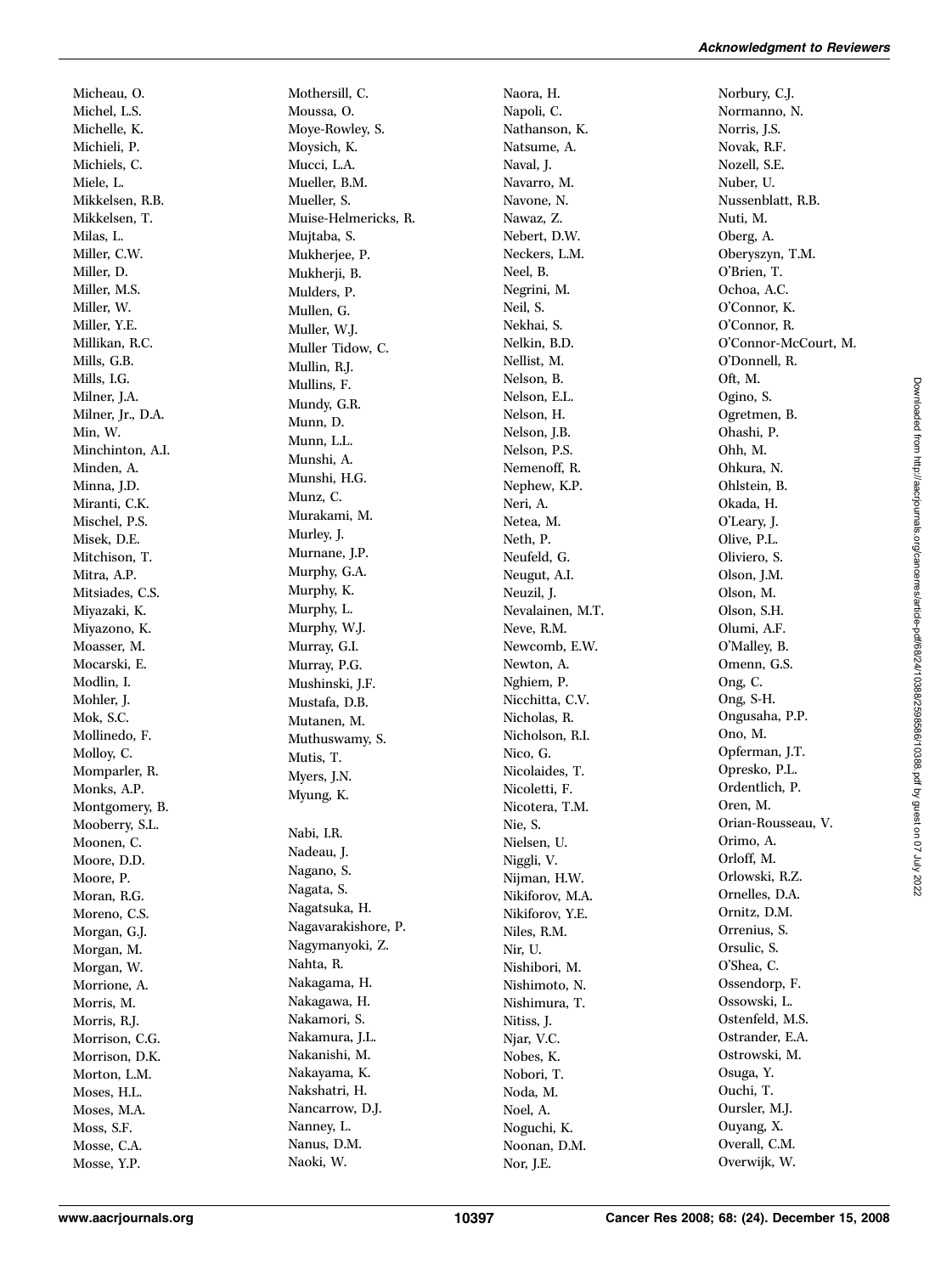Owens, D.M. Packer, L.M. Pagano, J.S. Pahlman, S. Pajonk, F. Pal, S. Palacios, J. Palayoor, S.T. Palmieri, D. Palvimo, J. Pan, Q. Pan, Z-Q. Panasci, L. Pandey, A. Pandita, T.K. Panner, A. Panzer-Grumayer, R. Papadopoulos, N. Papakonstanti, E.A. Papetti, M. Papotti, M. Paraskeva, C. Pardee, A.B. Pardo, L.A. Pardoll, D.M. Paris, G. Park, B.H. Park, C. Park, J.Y. Park, N-H. Park, S-W. Parker, A.S. Parker, J. Parker, W.B. Parmiani, G. Parsels, L.A. Parsons, J.T. Parsons, R. Parsons, S.J. Pasche, B. Paschke, R. Pasquale, E. Pasqualini, J.R. Passaniti, T. Pastan, I. Pastorek, J. Pastorino, U. Pataer, A. Patel, A.V. Patel, T.B. Paterlini-Brechot, P. Paterson, Y. Paton, C.M. Patton, E. Paules, R.S. Pear, W.S. Pearson, A. Pearson, R. Pece, S. Pedersen, P.L.

Peeper, D.S. Pegg, A.E. Pekarsky, Y. Pellicer, A. Pellinen, R. Pelling, J.C. Pellman, D. Peluso, J.J. Peng, K-W. Penman, S. Pentheroudakis, G.E. Perkins, N.D. Perl, A-K.T. Perlman, E.J. Perry, M.E. Persson, A.I. Peruzzi, F. Pervaiz, S. Peschle, C. Peter, C. Peters, M.G. Peters, U. Petersen, B. Petersen, I. Peterson, J. Peterson, L.A. Petillo, D. Petricoin III, E.F. Petritsch, C. Petrov, D. Petzelbauer, P. Peyron, J-F. Pezzuto, J.M. Pfeffer, U. Pfeifer, G.P. Pfister, H.J. Phanstiel, O. Philip, A. Philip, N.J. Philippe, B. Phillips, D. Phillips, J.J. Philp, N. Phung, T. Piazza, G.A. Piconese, S. Pienta, K.J. Pietenpol, J.A. Pili, R. Pinilla, J. Pinkel, D. Pinski, J. Pio, R. Pirisi-Creek, L. Pistoia, V. Pitari, G.M. Piwnica-Worms, H.M. Planchon Pope, S.M. Platanias, L.C. Plattner, R. Pledger, W.J.

Plopper, G. Plunkett, W. Podar, K. Poellinger, L. Pola, R. Polk, B. Pollack, I. Pollack, J.R. Pollak, M.N. Pollard, J. Polsky, D. Polyak, K. Pomeroy, S.L. Pompella, A. Ponnambalam, V. Ponnazhagan, S. Ponti, G. Ponzoni, M. Portmann, B. Poruchynsky, M.S. Postovit, L-M. Potter, D.A. Pouyssegur, J. Powell, D. Powell, J.D. Powell, S.N. Pradel, J. Press, O.W. Presta, L.G. Pretlow, T.P. Prevarskaya, N. Price, J.E. Prins, G.S. Prins, R.M. Pritchard, C.A. Privalsky, M.L. Proietti, E. Prossnitz, E.R. Proudfoot, A. Pucci, S. Puddefoot, J. Puente, X.S. Pugacheva, E.N. Puisieux, A. Pumiglia, K. Pure, E. Purow, B.W. Puthalakath, H. Putnam, C.W. Pytowski, B. Qi, J. Qin, Z. Qiu, Y. Quaratino, S. Quelle, D.E. Quintanilla, M. Quirk, S. Rabbani, S.A.

Rabinovitch, P.S. Rabinovitz, I. Rabinowich, H. Rabson, A.B. Racaud-Sultan, C. Radisky, D. Radke, I. Radsak, M. Radvanyi, F.R. Rae, J.M. Raffeld, M. Rafii, S. Ragoussis, J. Rahimi, N. Raida, M. Rakhmilevich, A. Raman, V. Ramanujam, N. Ramaswamy, S. Rammensee, H-G. Ramsay, R.G. Rana, A. Rangnekar, V.M. Rao, C.V. Rao, J. Rapisarda, A. Rassool, F.V. Ratajczak, M.Z. Rathmell, J.C. Rathmell, W.K. Ratner, N. Raulet, D. Ray, R. Ray, S.K. Rebouche, C. Rechler, M. Reddel, R.R. Reddi, A.H. Reddick, W.E. Reddy, G.P-V. Reddy, K.B. Reddy, S.A. Reed, J.C. Reed, M.J. Reed, S.I. Reeves, R. Rehemtulla, A. Reich, R. Reichardt, J. Reilly, K. Reiners, Jr., J. Reis-Filho, J.S. Reisman, D.N. Reiss, K. Reiss, M. Reiter, R.E. Reitz, M. Renne, R. Rennie, P.S. Repasky, E.A. Rescigno, M.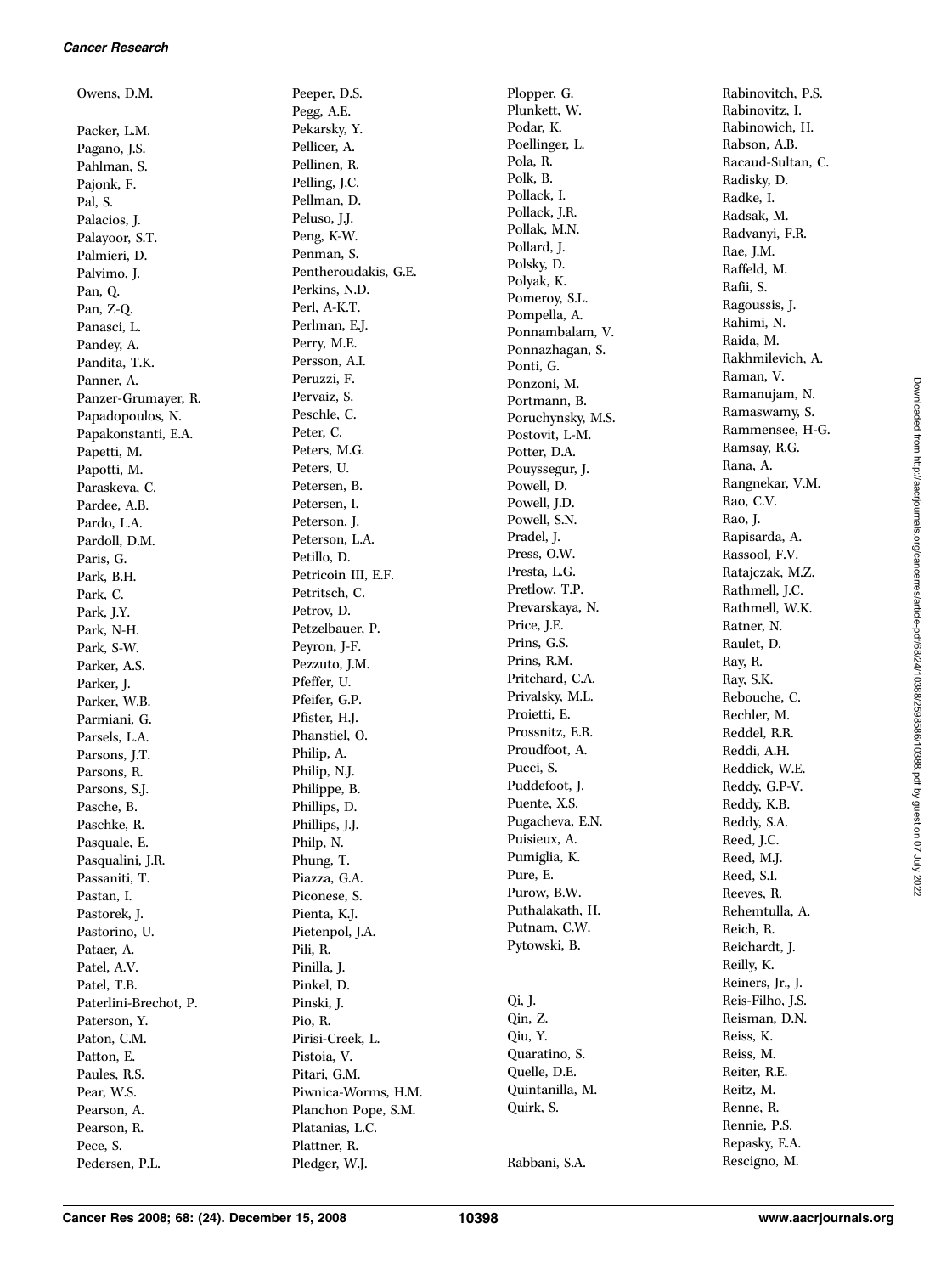Reuhl, K. Reuter, V.E. Reyland, M.E. Reynolds, B.A. Reynolds, C.P. Reynolds, P. Rheinwald, J. Riabowol, K.T. Ribas, A. Rice, J. Rice, R. Rich, J.N. Richard, S. Richardson, A. Richardson, D.R. Richmond, A. Ricke, W.A. Rickles, F.R. Riddell, S. Ridgway, N. Rieber, M. Ried, T. Rigas, B. Ringel, M. Ringner, M. Rinn, J. Rishi, A.K. Rivoltini, L. Rizzoli, V. Robbins, M.E.C. Robbins, P.F. Robert, B. Roberts, C.W.M. Roberts, S. Roberts, W. Roberts, Jr., C. Robertson, G.P. Robertson, K.D. Robinson, M.K. Robinson, S.P. Robson, C.N. Rocco, J.W. Rock, K. Rockwell, S. Roden, R. Rodewald, H-R. Rodland, K.D. Rodriguez, A. Rodriguez, P. Rodriguez, R. Roepe, P.D. Rogers, A.B. Rogers, B. Rogers, C. Rogers, M.J. Rohan, T.E. Roman, A. Romkes, M. Ronchese, F. Rong, S.

Rosen, J.M. Rosen, N. Rosen, S. Rosenberg, D.D. Rosenfeld, M.G. Rosenzweig, S.A. Roskelley, C.D. Rosolen, A. Rosowsky, A. Rossi-Fanelli, F. Rowan, B.G. Rowitch, D.H. Rowley, D.R. Rowling, M. Roy, B. Roy, D.C. Roy, R. Roy-Burman, P. Royds, J.A. Royer, H-D. Rozakis-Adcock, M. Rubin, E.H. Rubin, J.B. Rubin, M.A. Rubinek, T. Ruch, R. Rudin, C.M. Rudolph, K.L. Ruegg, C. Ruf, W. Ruggero, D. Ruiz i Altaba, A. Ruland, J. Runge-Morris, M. Ruoslahti, E. Rush, L.J. Russ, A. Russell, S.J. Russo, I.H. Russo, J. Russo, P. Ruvolo, P.P. Ryan, K.M. Saarma, M. Sabatini, D. Sabbadini, R.A. Sabe, H. Sachdev, D. Sadar, M. Sadee, W. Safa, A.R. Safe, S.H. Sage, E.H. Sahai, E. Saijo, N. Saintigny, P. Sakai, T. Sakamoto, K.M. Sakamuro, D.

Salama, N.R. Salazar-Onfray, F. Saleem, M. Salgia, R. Salih, H.R. Salisbury, J. Salomoni, P. Saltiel, A. Saluja, A.K. Samowitz, W.S. Sampath, D. Sampson, J. Samson, L.D. Samuels, Y. Sancar, A. Sanchez-Carbayo, M. Sanchez-Cespedes, M. Sanderson, R.D. Sando, J. SanMiguel, J. Sansom, O.J. Sanson, M. Santella, R.M. Santoro, M. Sapra, P. Saraiya, M. Sarbassov, D. Sarfati, M. Sariola, H. Sarkar, D. Sarkar, F.H. Sarkaria, J.N. Sassone-Corsi, P. Sassoon, D. Sastre-Garau, X. Satchi-Fainaro, R. Sato, H. Savaraj, N. Saxena, N.K. Sayers, T. Scala, S. Schaaper, R. Schafer, B. Schafer, H. Schafer, R. Schaffer, D. Schalken, J.A. Schaller, M.D. Scharenberg, A. Schaue, D. Schedin, P. Scheidereit, C. Scheinberg, D.A. Schellens, J.H. Scher, H.I. Schernhammer, E.S. Schey, K. Schiff, D. Schildkraut, J.M. Schimenti, J. Schimmer, A.D.

Schipper, H. Schlaepfer, D. Schlegel, R. Schmidt, E.V. Schmidt, L.S. Schmitt, M. Schmittel, A. Schmittgen, T.D. Schmitz, V. Schneider-Stock, R. Schoedon, G. Schorge, J.O. Schramm, V.L. Schreiber, H. Schreiber, R.D. Schroeder, J.A. Schroeder, J.C. Schuetz, J.D. Schulick, R. Schuller, H.M. Schulte, P.A. Schultz, K.R. Schultze, J.L. Schumacher, F.R. Schutte, M. Schwartz, A. Schwartz, E.L. Schwartz, G.K. Schwarze, S.R. Schweinfest, C. Scoles, D.R. Scott, C.L. Sculley, T. Scully, R. Searle, P. Sears, R.C. Secomb, T. Sedivy, J.M. Seewaldt, V.L. Seftor, R.E.B. Sekine, I. Sekiya, T. Selbo, P. Sellers, T.A. Semmes, O.J. Sempere, L.F. Sen, R. Sen, S. Senter, P.D. Seo, Y. Seoane, J. Serkova, N.J. Serna Saldivar, S.O. Serody, J.S. Setaluri, V. Setiawan, V.W. Sette, A. Settleman, J.E. Sexl, V. Seyfried, T.N. Seymour, L.W.

Rosell, R.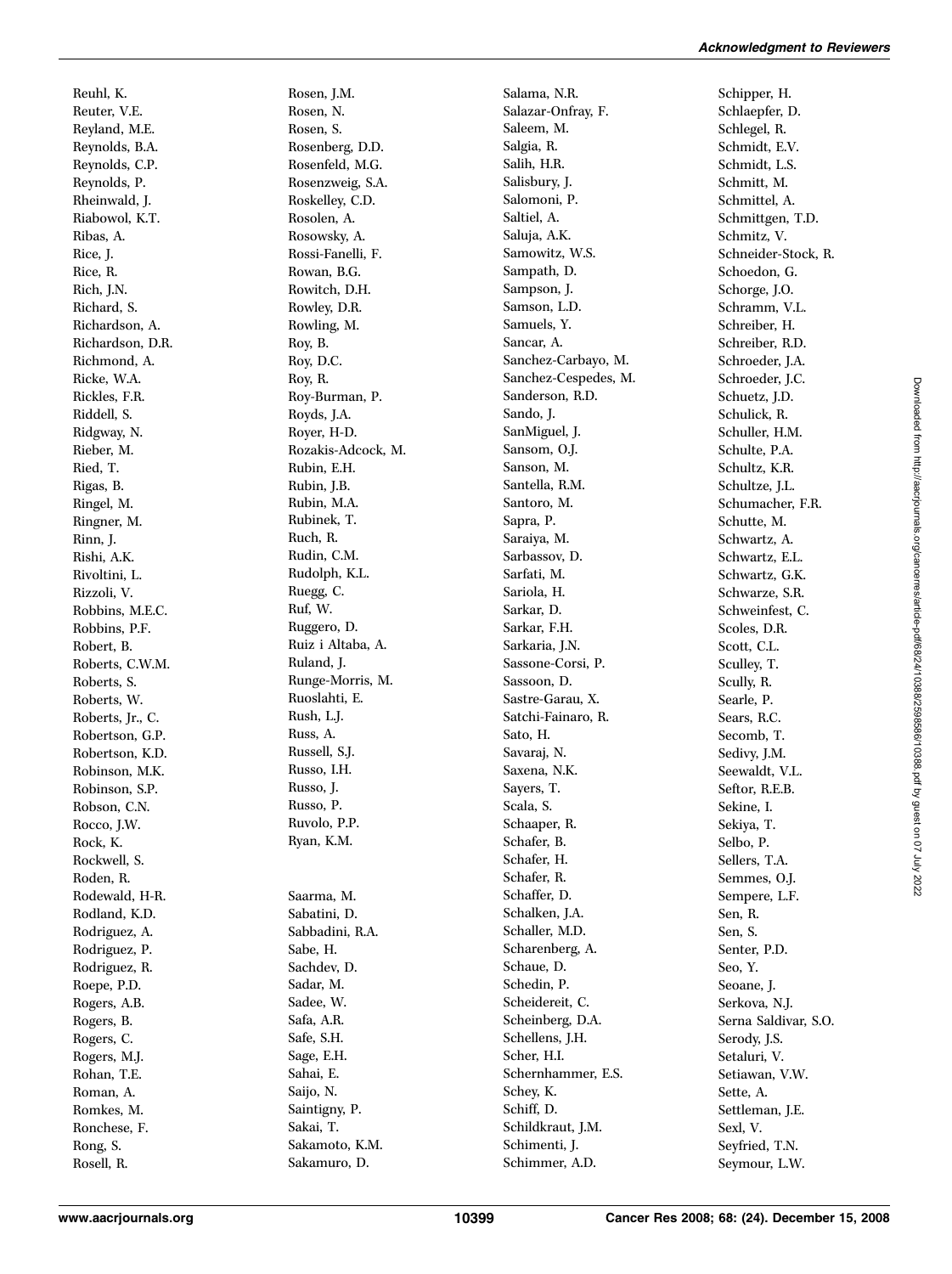Sgroi, D. Shah, K.V. Shah, R.B. Shahabi, V. Shang, Y. Shannon, K. Shantz, L.M. Shapiro, G.I. Shapiro, L.H. Sharma, D. Sharma, V. Sharpless, N.E. Shaughnessy, Jr., J.D. Shaw, L. Shaw, R. Shay, J.W. Sheikh, M.S. Shen, B. Shen, J. Shen, L. Shen, M. Sheng, S. Sherman, L. Sherman, L.S. Sherry, D. Shete, S.S. Shi, H. Shi, X. Shi, Y. Shiao, Y-H. Shibata, D. Shibuya, A. Shibuya, M. Shiekhattar, R. Shields, A.F. Shih, I-M. Shiku, H. Shim, H. Shimoda, L. Shin, D.M. Shitara, K. Shiuan, C. Shmookler Reis, R.J. Shoghi, K. Shokat, K. Shor, B. Shore, G.C. Showe, L.C. Shridhar, V. Shtutman, M. Shu, H-K.G. Shu, X.O. Shuai, K. Shull, G. Shuman, M. Shureiqi, I. Shurin, M.R. Shyur, L-F. Sica, A. Sidransky, D. Siegel, P.M.

Signoretti, S. Sikes, R.A. Silke, J. Silletti, S.A. Silver, D. Silverman, G.A. Simard, J. Simeone, D.M. Simian, M. Simon, M.C. Simpkins, J. Simpson, A. Singh, A. Singh, P. Singh, R.K. Singh, S.V. Sinha, P. Sinicrope, F.A. Sixbey, J.W. Skaar, T.C. Skinner, M.K. Skorski, T. Slack, F.J. Slany, R.K. Slavin, S. Sleeman, J. Slingerland, J.M. Slingluff, C. Sliva, D. Sliwkowski, M.X. Sloane, B.F. Smalley, K.S.M. Smalley, M.J. Smart, R.C. Smeal, T. Smiraglia, D.J. Smith, A.H. Smith, C.D. Smith, E. Smith, G.K. Smith, J.R. Smith-McCune, K.K. Smyth, M.J. Soares, M.B. Sobol, R.W. Soddu, S. Soengas, M.S. Solit, D.B. Sonenberg, N. Sonenshein, G.E. Song, S-K.V. Sontheimer, H. Sonveaux, P. Sood, A.K. Soprano, K.J. Sorensen, K.D. Sorg, B. Sorg, R. Soria, J-C. Sorkin, A. Sosman, J.A.

Sossey-Alaoui, K. Sotgia, F. Soussi, T. Sowers, L.C. Sparreboom, A. Spatz, A. Spector, L.G. Spector, N.L. Speiser, D.E. Spellman, P. Spencer, D.M. Spiegel, S. Spindel, E.R. Spinella, M. Spira, A. Spitz, D.R. Spivack, S.D. Springer, C.J. Spruck, C.H. Squire, J.A. Sram, R.J. Srikant, A. Srivastava, P.K. Srivastava, R. Srivastava, S. Stabile, L.P. Stafforini, D.M. Stallcup, W. Stambrook, P.J. Stamenkovic, I. Stamm, S. Stanford, J. Stark, G. Starling, J. Stassi, G. States, J.C. Stauber, R. Stauss, H.J. Stearns, V. St. Clair, D. St. Croix, B. Steele, V.E. Steenbergen, R.D. Steensma, D.P. Stefanovic, S. Stegmaier, K. Stein, G.S. Stein, U. Steiner, M. Steinle, A. Steitz, J.A. Stenman, G. Stern, D. Stern, M.C. Stern, P.L. Sternberg, D.W. Stevens, V.L. Stevenson, F.K. Stewart, S. Stewart, T.J. Stiehl, D.P.

Stiewe, T. Stiles, C.D. Stingl, J. Stivers, J.T. Stockdale, F. Stockmeyer, B. Stoeltzing, O. Stokoe, D.H. Stoner, G.D. Stork, P. Storkus, W.J. Stram, D.O. Stratakis, C.A. Strebhardt, K. Strickland, P. Strieter, R. Strizzi, L. Strongin, A.Y. Studzinski, G.P. Stupp, R. Sturm, A. Subbaramaiah, K. Subhash, G. Sugden, B. Sugg, S.L. Suh, N. Sulman, E.P. Sun, J. Sun, L. Sun, R. Sun, S-Y. Sun, Y. Superti-Furga, G. Surh, C. Surh, Y-J. Sutcliffe, J. Suter, T. Sutherland, R.L. Sutmuller, R.P. Suva, L. Suzuki, H. Suzuki, N. Swan, J. Swanson, H.I. Swanson, M. Swanson, S.M. Swart, G.W. Swartz, M.A. Sweeney, C. Sweet-Cordero, A. Swenberg, J.A. Swinnen, J.V. Syed, V. Sytkowski, A.J. Tachibana, H. Tahara, H. Tai, H-H. Tainsky, M.A. Taioli, E.

Takahashi, M.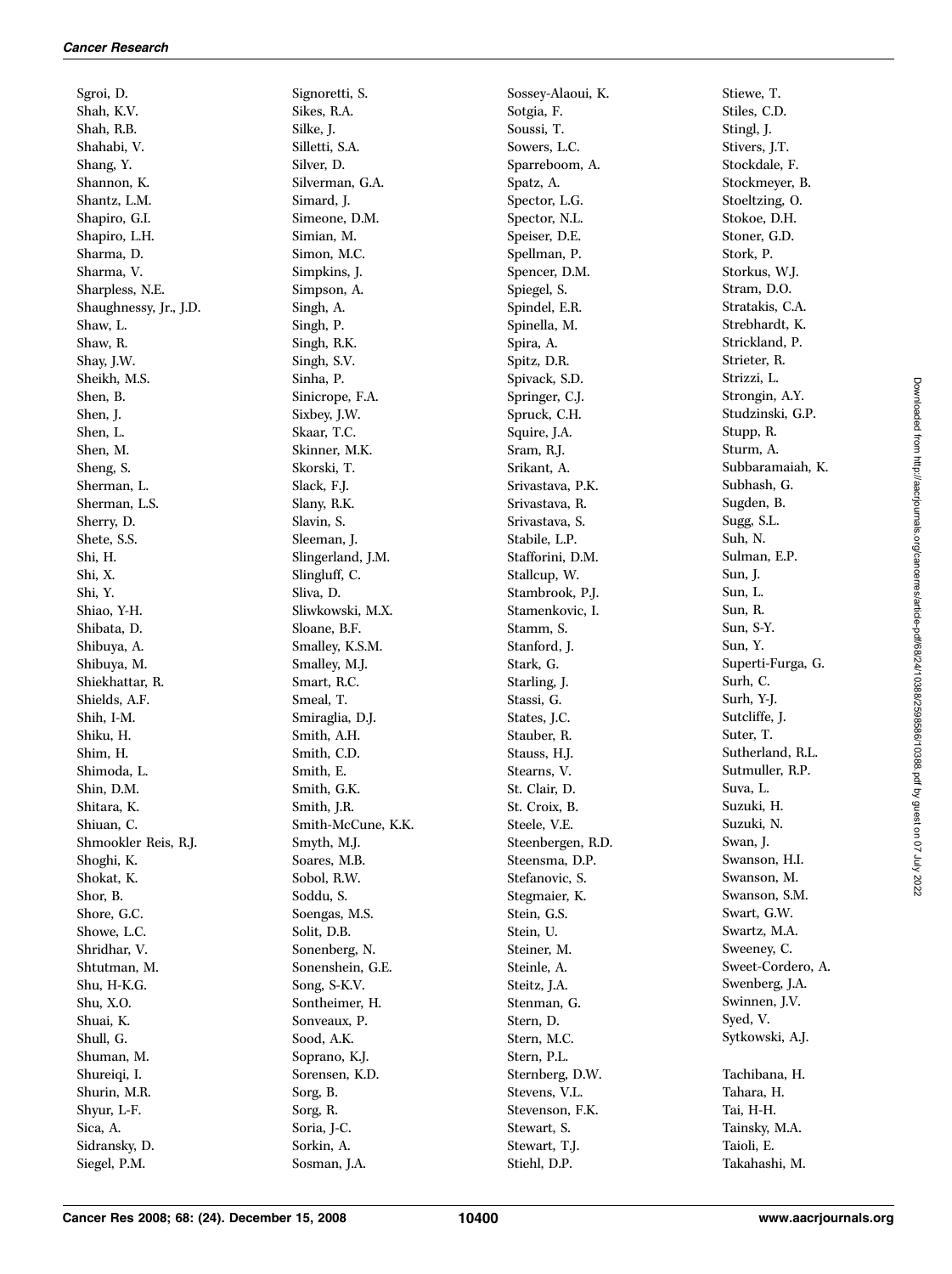Takahashi, T. Takemaru, K-I. Takeuchi, T. Takimoto, C.H. Talmadge, J.E. Tan, E.M. Tan, M-H. Tan, M. Tanaka, T. Tang, A. Tang, C.K. Tang, D.G. Tannenbaum, S.R. Tanowitz, H. Tantisira, K. Taraboletti, G. Tarte, K. Tartour, E. Taylor, C.T. Taylor, M. Tedder, T. Tedesco, F. Teicher, B.A. Ten Dijke, P. Ten Hagen, T.L. Teng, C-M. Teng, M.W. Tepper, J.E. Terabe, M. Tergaonkar, V. TeRiele, H. Terness, P. Terrian, D.M. Terry, K.L. Terry, M.B. Tesniere, A. Tharakan, R. Theillet, C. Thery, C. Thiagalingam, S. Thibault, G.J. Thibault, P. Thiele, C.J. Thiery, J-P. Thijssen, V. Thomas, R.K. Thomas, S. Thomas-Tikhonenko, A. Thome-Miazza, M. Thompson, A. Thompson, E. Thompson, H.J. Thompson, M. Thompson, R. Thompson, T.C. Thorgeirsson, S.S. Thornurn, A. Threadgill, D. Thurnher, M. Thurston, G. Timar, J.

Timchenko, N. Ting, A.H. Tischkowitz, M.D. Tisdale, M.J. Tiwari, R.K. Tlsty, T.D. Tockman, M.S. Tofilon, P.J. Toftgard, R. Tokino, T. Tolcher, A.W. Tollefsbol, T.O. Tomasson, M. Tomkinson, A.E. Tomlins, S.A. Tomlinson, I. Tommasi di Vignano, A. Tonini, G.P. Topalian, S.L. Torchilin, V. Torestsky, J. Toro, J.R. Tortora, G. Tosato, G. Tosetti, F. Townsend, D.M. Toyota, M. Tozer, G.M. Traber, M. Trackman, P.C. Trapman, J. Trede, N. Trempus, C.S. Trentham-Dietz, A. Trepel, M. Trimble, C.L. Trosko, J.E. Trouche, D. Trudel, S. True, L.D. Tsai, R. Tsai-Morris, C-H. Tsao, H. Tschan, M.P. Tschoep, K. Tseng, M. Tsichlis, P.N. Tsukamoto, T. Tsukasaki, K. Tucker, R. Tulchinsky, E. Turk, B. Turley, E. Turner, D.P. Turturro, F. Tuszynski, G.P. Tweddle, D.A. Tycko, B. Tyner, J.W.

Udler, M.S. Ueda, R. Ueno, N.T. Uguccioni, M. Ullrich, S.E. Umansky, V. Umbricht, C.B. Unadkat, J. Unger, E. Uno, K. Urba, W.J. Urtreger, A. Usary, J.E. Ushijima, T. Vacca, A. Vadlamudi, R. Valerie, K. Vallera, D.A. Vallieres, L. Valsesia-Wittmann, S. Van Brocklyn, J. Vancurova, I. Van Damme, J. Van Dekken, H. Van Den Eynde, B. VandePol, S. Van der Burg, S. Van der Most, R. Van der Pluijm, G. Van der Weyden, L. Vandesomple, J. Van Deursen, J. Van de Vijer, M. Van de Water, B. Vandier, C. Van Dyke, M. Van Dyke, T. Van Endert, P. Van Golen, K. Vanhaesebroeck, B. Van Ham, S. Van Houdt, I. Van Lohuizen, M. Van Meir, E. Van Noesel, C. Van Roy, F. Van Waes, C. Van Wijnen, A. Varambally, S. Vargo-Gogola, T. Vasquez, K. Vassaux, G. Vatten, L.J. Vaudry, H. Vaupel, P.W. Vaziri, C. Vekony, H. Velcich, A. Verdin, E. Verheul, H.M.

Verjovski-Almeida, S. Verkasalo, P. Verma, A. Verma, R. Verrills, N.M. Verschueren, K.L. Vescovi, A.L. Vessella, R.L. Viglianti, B.L. Vijg, J. Vilar, E. Vile, R. Villunger, A. Virshup, D.M. Visakorpi, T. Vitetta, E.S. Vivier, E. Voelkel-Johnson, C. Vogel, J. Vogelstein, B. Vogt, A. Vogt, P.K. Volkert, W.A. Vollmar, A.M. Volpert, O.V. Vona-Davis, L. Von Deimling, A. Vonderhaar, B.K. Vonderheide, R.H. Von Knebel Doeberitz, M. Von Zglinicki, T. Vordermark, D. Vriend, G. Vucic, D. Vujanovic, N.L. Vyas, Y.M. Wade, P. Waha, A. Wahl, G.M. Wainwright, B.J. Waite, K.A. Wakefield, L.M. Walczak, H. Waldman, S.A. Walensky, L. Wali, A. Walker, L. Wallace, S.S. Walsh, C. Walton, M.I. Waltz, S.E. Wang, C-Y. Wang, D-Z. Wang, E. Wang, F.

Wang, H. Wang, J.Y.J. Wang, K.K. Wang, L. Wang, Q.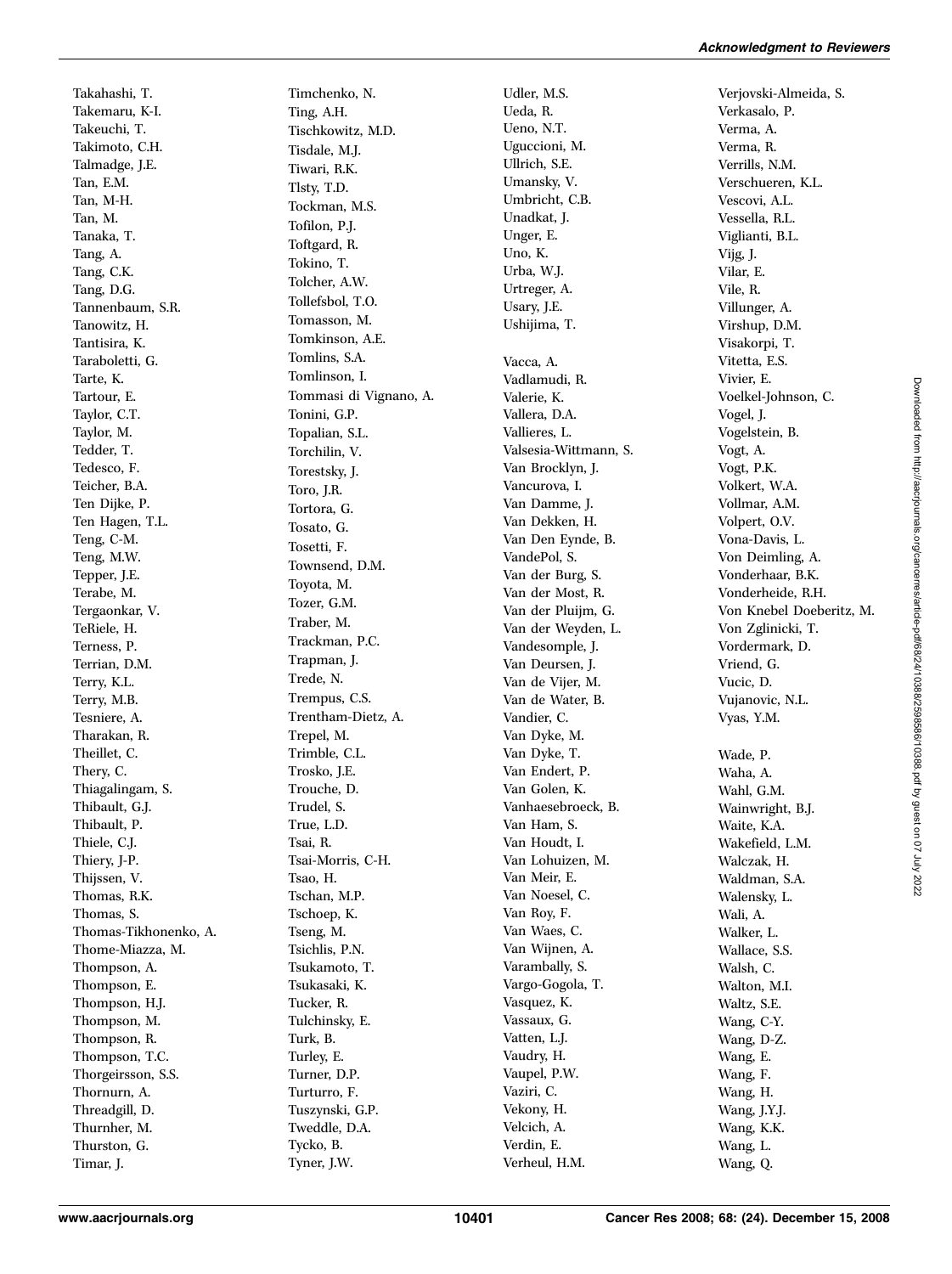Wang, S. Wang, T. Wang, X.W. Wang, Y. Wang, Z. Wani, A.A. Wannemuehler, M. Wapnir, I.L. Ward, J.M. Ward, K.N. Ware, J.L. Wargovich, M.J. Wasik, M.A. Watabe, K. Watanabe, M. Watanabe, T. Watkins, N. Watnick, R.S. Watzl, C. Waxman, D. Weaver, A.M. Weaver, V.M. Webb, T.J. Weber, F. Weber, J.D. Weber, M.J. Wechsler-Reya, R.J. Wegner, M. Wei, Q. Wei, W-Z. Weidhaas, J.B. Weigel, N. Weigel, R.J. Weilbaecher, K.N. Weinberg, A.D. Weinberg, R.A. Weiner, G. Weinstein, I.B.B. Weisberg, E.L. Weiss, S.J. Weissman, A.M. Wek, R.C. Wellbrock, C. Wellinger, R. Wels, W.S. Wen, P.Y. Wennerberg, K. Werb, Z. West, R.B. Westendorf, J.J. Westermarck, J. Westermark, J. Westra, W.H. Wettstein, P.J. Wewer, U. Whang, E. White, E.P. White, M. Whiteside, T.L. Whittaker, S. Wicha, M.S.

Wickline, S. Widschwendter, M. Wiedemann, L.M. Wiemels, J.L. Wiencke, J.K. Wiggins, C.L. Wigginton, J. Wilbur, D.S. Wildner, O. Willems, L. William, S. Williams, B.O. Williams, J.P. Williams, K. Williams, S.J. Willis, A. Wilson, D.F. Wilson, K. Wilson, M. Wilson, W.R. Wiltrout, R.H. Wimalasena, J. Winer, R. Wink, D.A. Winnard, Jr., P. Wishnok, J.(P.)S. Wistuba, I.I. Witt, O. Witte, J.S. Witte, O. Wittrup, K.D. Wiuf, C. Wodnar-Filipowicz, A. Woelfel, T. Wold, M.S. Wolf, C.R. Wolf, I. Wolf, K. Wolf, W. Wolff, A.C. Woloschak, G.E. Wong, K-K. Wong, M.K. Wood, A.W. Wood, M. Wooster, R. Workman, P. Woster, P.M. Wouters, B.G. Woynarowski, J. Wrana, J. Wright, K.L. Wright, N.A. Wright, S. Wu, C-L. Wu, G.S. Wu, H. Wu, J. Wu, R. Wu, S.

Wu, T-C. Wu, W.J. Wulf, G.M. Xiao, Z-X.J. Xie, J. Xie, K. Xie, W. Xiong, Y. Xu, B. Xu, D. Xu, J. Xu, L. Xu, X. Xu, Y. Yager, J.D. Yaglom, J. Yalowich, J.C. Yamada, M. Yamaguchi, H. Yamamoto, H. Yamamoto, K. Yamamoto, M. Yamaoka, S. Yamashiro, D.J. Yan, C. Yan, Y. Yang, A. Yang, C.S. Yang, J. Yang, V.W. Yang, X.J. Yang, Y. Yang, Z-Q. Yao, H. Yao, S. Yarbrough, W.G. Yarchoan, R. Yarden, R.I. Yasukawa, M. Yauk, C.L. Yazaki, P.J. Ye, B.H. Yeager, M. Yee, D. Yegnasubramanian, S. Yeh, E.T. Yeh, R-F. Yeh, S. Yen, A. Yen, Y. Yennu-Nanda, V. Yeoh, G.C. Yeudall, W.A.

Yin, Y. Yodh, A. Yokoi, T. Yokota, J. Yokoyama, W. Yong, K.L. Yoon, S.S. Yoshida, K. You, Z. Youle, R.J. Younes, M. Young, C.Y. Young, J.P. Young, L. Yu, H. Yu, J. Yu, P. Yu, Q. Yu, V. Yu, X-Z. Yu, Y. Yuasa, Y. Yue, W. Yue, X. Yun, Z. Yuspa, S. Zaffaroni, N. Zahnow, C.A. Zaino, R. Zalutsky, M. Zambetti, G.P. Zandi, E. Zang, X. Zanzonico, P.B. Zapata, J.M. Zarour, H. Zawel, L. Zbuk, K.M. Zeisberg, M. Zeleznik-Le, N.J. Zeng, H. Zent, R. Zetter, B.R. Zha, S. Zhang, B. Zhang, J. Zhang, L. Zhang, M. Zhang, Q. Zhang, R. Zhang, W. Zhang, X. Zhang, Y. Zhao, H. Zhao, J. Zheng, P.

Yeung, R. Yim, J.H.

Zheng, Q-H.